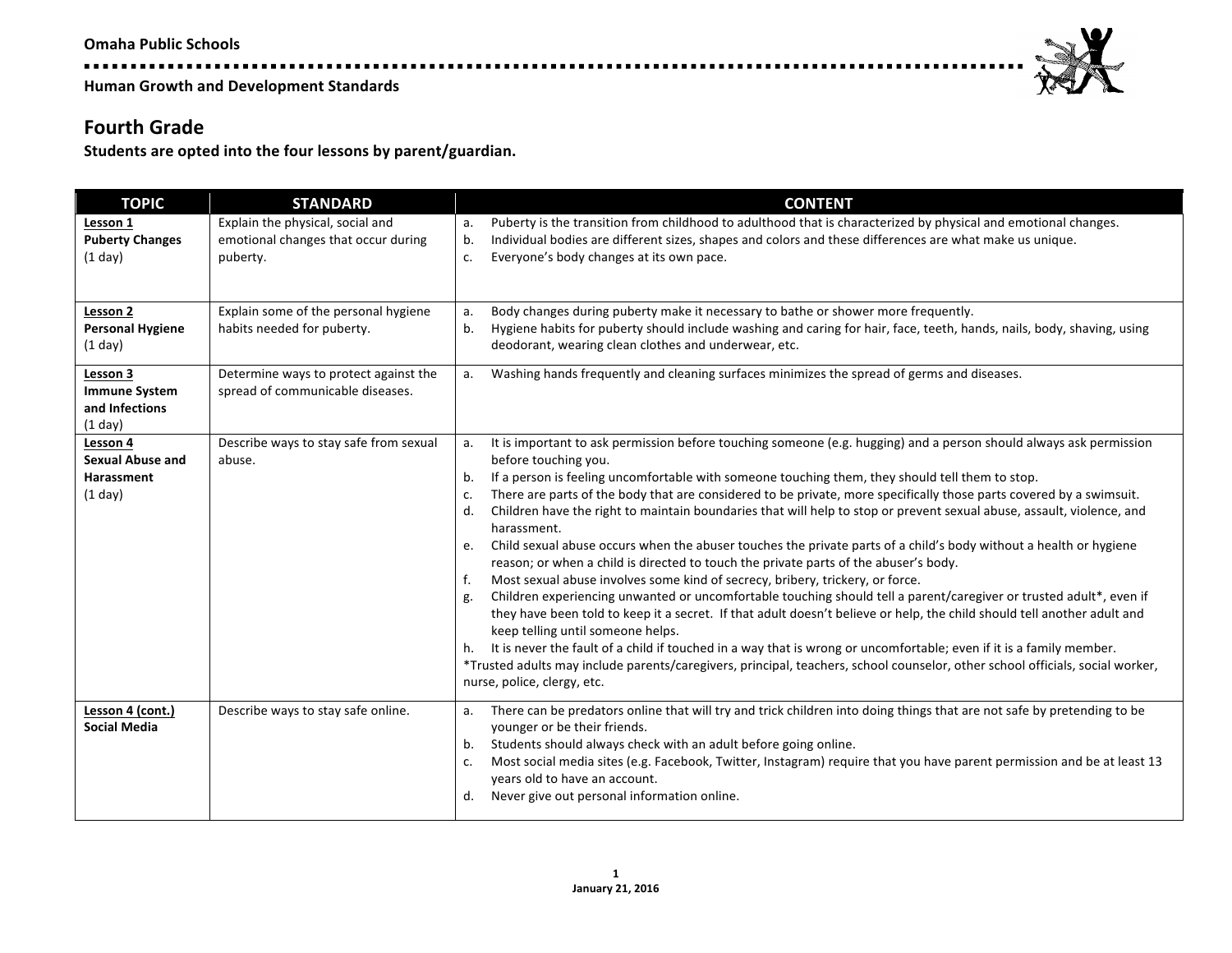. . . . . . . . . . . . . . .

**Human Growth and Development Standards** 

#### **Fifth Grade**

Students are opted into the four lessons by parent/guardian.

. . . . .

| <b>TOPIC</b>                                                          | <b>STANDARD</b>                                                                           | <b>CONTENT</b>                                                                                                                                                                                                                                                                                                                                                                                                                                                                                                                                                                                                                                                                                                                                                                                                                                                                                                                                    |
|-----------------------------------------------------------------------|-------------------------------------------------------------------------------------------|---------------------------------------------------------------------------------------------------------------------------------------------------------------------------------------------------------------------------------------------------------------------------------------------------------------------------------------------------------------------------------------------------------------------------------------------------------------------------------------------------------------------------------------------------------------------------------------------------------------------------------------------------------------------------------------------------------------------------------------------------------------------------------------------------------------------------------------------------------------------------------------------------------------------------------------------------|
| Lesson 1<br><b>Diet and Exercise</b><br>$(1$ day)                     | Describe how a proper<br>diet and exercise are<br>important to good<br>health.            | Good health habits such as cleanliness, eating well, and exercise help us feel better about our bodies.<br>а.<br>The foods eaten today can impact future health and well- being.<br>b.<br>Diets should be high in fruits, vegetables, whole grains, low-fat dairy products, lean meats, poultry, fish, beans, eggs, and nuts.<br>c.<br>d.<br>It is best to limit foods in our diets that are high in saturated fats, trans fats, cholesterol, salt (sodium), and added sugars.<br>Balancing food intake and physical activity help maintain a healthy body weight.<br>e.                                                                                                                                                                                                                                                                                                                                                                          |
| Lesson 2<br><b>Puberty Changes</b><br>$(1$ day)                       | Identify physical changes<br>during puberty.                                              | There are many body changes during puberty and development occurs at different rates.<br>a.<br>During puberty, girls begin to ovulate and menstruate, and boys begin to produce sperm and ejaculate; once this occurs, girls are<br>b.<br>physically capable of becoming pregnant and boys of getting females pregnant.                                                                                                                                                                                                                                                                                                                                                                                                                                                                                                                                                                                                                           |
| Lesson <sub>3</sub><br><b>Emotions during</b><br>Puberty<br>$(1$ day) | Explain ways to manage<br>emotional changes<br>during puberty.                            | There is an upsurge in emotional feelings during puberty because of increased hormones.<br>a.<br>Many teens begin to develop romantic feelings during puberty.<br>b.<br>Young teens sometimes feel uncomfortable, clumsy, and/or self-conscious because of rapid body changes.<br>c.                                                                                                                                                                                                                                                                                                                                                                                                                                                                                                                                                                                                                                                              |
| Lesson 4<br><b>Infectious Diseases</b><br>$(1$ day)                   | Describe how<br>bloodborne pathogens<br>are transmitted and how<br>they can be prevented. | Bloodborne pathogens such as HIV (Human Immunodeficiency Virus)/ AIDS (Acquired Immunodeficiency Syndrome), and Hepatitis<br>a.<br>C. are viruses that cause disease.<br>People who contract bloodborne pathogens are more at risk for getting infections, diseases or other illnesses.<br>b.<br>A person cannot become infected with a bloodborne pathogen by being around, touching, or hugging someone that has a<br>c.<br>bloodborne pathogen.<br>Open sores, runny noses, blood and other bodily fluids of other people should never be touched because they could be infected.<br>d.<br>The most common way for someone to get bloodborne pathogens is to participate in high-risk sexual behaviors or share a needle<br>e.<br>with another person who is infected.<br>f.<br>Bloodborne pathogens stay in the body for life, but there are medicines that help people live longer and stay healthier, although<br>they will never be cured. |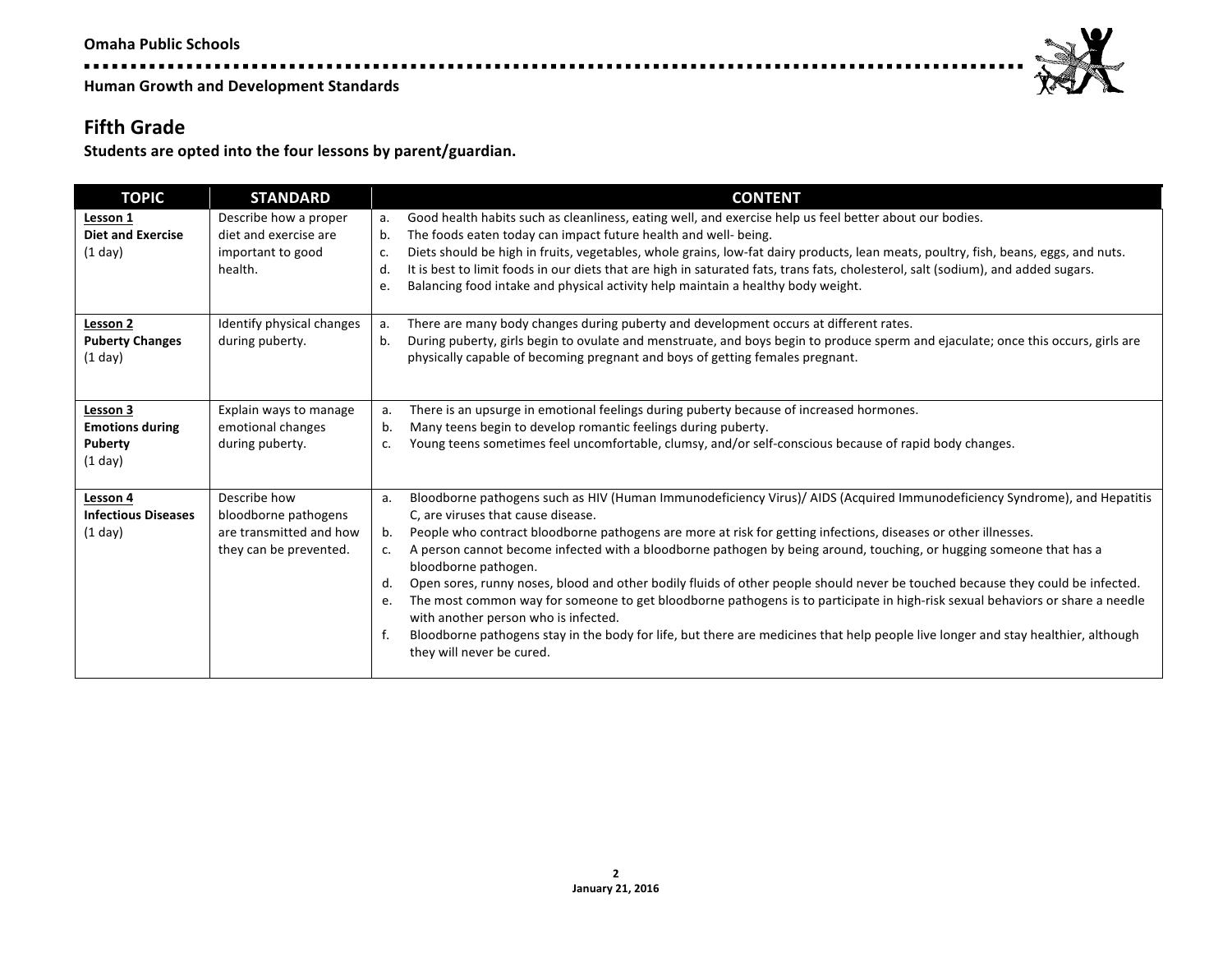-----------------

**Human Growth and Development Standards** 

### **Sixth Grade**

Students are opted into the five lessons by a parent/guardian.

| <b>TOPIC</b>                                                        | <b>STANDARD</b>                                                                                                                                      | <b>CONTENT</b>                                                                                                                                                                                                                                                                                                                                                                                                                                                                                                                                                                                                                                                                                                                                                                                                                                                                                                                                                                                                                                   |
|---------------------------------------------------------------------|------------------------------------------------------------------------------------------------------------------------------------------------------|--------------------------------------------------------------------------------------------------------------------------------------------------------------------------------------------------------------------------------------------------------------------------------------------------------------------------------------------------------------------------------------------------------------------------------------------------------------------------------------------------------------------------------------------------------------------------------------------------------------------------------------------------------------------------------------------------------------------------------------------------------------------------------------------------------------------------------------------------------------------------------------------------------------------------------------------------------------------------------------------------------------------------------------------------|
| Lesson 1<br><b>Healthy Puberty</b><br>(1 day)                       | Explain how healthy<br>behaviors during puberty<br>impact future growth<br>and development.                                                          | A healthy puberty includes getting enough sleep, keeping a clean body, eating properly and getting enough exercise.<br>а.<br>Eating a variety of healthy foods each day helps to build strong bodies and leads to a healthier life with less risk of disease.<br>b.<br>Regular exercise helps the heart stay strong.<br>c.                                                                                                                                                                                                                                                                                                                                                                                                                                                                                                                                                                                                                                                                                                                       |
| Lesson 2<br><b>Refusal Skills</b><br>(1 day)                        | Demonstrate refusal<br>skills to use when<br>confronted with<br>situations that are not<br>safe or are against<br>beliefs or family<br>expectations. | Friends influence each other both positively and negatively.<br>a.<br>b.<br>High-risk behaviors have consequences and should not be engaged in just to "fit in".<br>Friends need to be told no when they are trying to convince someone to go against family beliefs or expectations or engaging in<br>c.<br>unsafe situations.<br>d. Talking with parents and trusted adults* and use of refusal skills can help when friends try to negatively influence choices. If that<br>adult doesn't believe or help, the child should tell another adult and keep telling until someone helps.<br>*Trusted adults may include parents/caregivers, principal, teachers, school counselor, other school officials, social worker, nurse,<br>police, clergy, etc.                                                                                                                                                                                                                                                                                          |
| Lesson 3<br>Prenatal<br>Development<br>(1 day)                      | Describe the human<br>reproductive process.                                                                                                          | Men and women have specific cells in their bodies (sperm cells and egg cells) that enable them to reproduce.<br>a.<br>b.<br>Conception occurs when a sperm and egg are joined.<br>Vaginal intercourse is the most common way for a sperm and egg to join.<br>c.<br>d.<br>Whenever vaginal intercourse occurs, it is possible for a woman to become pregnant.<br>When a woman is pregnant, the fetus grows inside her uterus.<br>e.<br>f.<br>Pregnancy is a 40-week cycle that ends with birth.                                                                                                                                                                                                                                                                                                                                                                                                                                                                                                                                                   |
| Lesson 4<br><b>STDs, HIV/AIDS</b><br>(1 day)                        | Define STDs (sexually<br>transmitted diseases)<br>and how they are or are<br>not transmitted.                                                        | Abstinence from sexual activity is the most effective way to avoid STDs (sexually transmitted diseases).<br>a.<br>STDs are caused by bacteria and viruses that can be found in semen, vaginal fluids, and the blood of an infected person.<br>b.<br>Sexual contact without protection or sharing needles with an infected person are the most common ways for a person to get an<br>c.<br>STD. Caution: Condoms may still fail to protect against STDs or pregnancy.<br>Gonorrhea, syphilis, HIV/AIDS, Chlamydia, HPV (Human papillomavirus or genital warts), and herpes are examples of sexually<br>d.<br>transmitted diseases.<br>STDs caused by bacteria can be cured, but those caused by viruses are treated but never cured.<br>e.                                                                                                                                                                                                                                                                                                        |
| Lesson 5<br><b>Role Stereotyping</b><br>and Social Media<br>(1 day) | Demonstrate ways to<br>treat others with dignity<br>and respect.<br>Demonstrate ways to<br>avoid cyberbullying.                                      | Stereotyped roles refer to the way society expects people to behave based on if they are male or female.<br>а.<br>Making fun of people for not acting the way society expects them to act is disrespectful and hurtful.<br>b.<br>Talking to parents and other trusted adults* can be helpful when there are questions.<br>c.<br>d.<br>Making fun of people and posting negative images and words online about them is considered cyberbullying.<br>According to Omaha Public Schools' Student Code of Conduct, bullying, including cyberbullying, is a violation of the Omaha Public<br>e.<br>Schools' Student Code of Conduct (OPS Code of Conduct pages 8-9).<br>Tell a parent or trusted adult* if you or someone you know is being bullied online. If that adult doesn't believe or help, the child<br>f.<br>should tell another adult and keep telling until someone helps.<br>*Trusted adults may include parents/caregivers, principal, teachers, school counselor, other school officials, social worker, nurse,<br>police, clergy, etc. |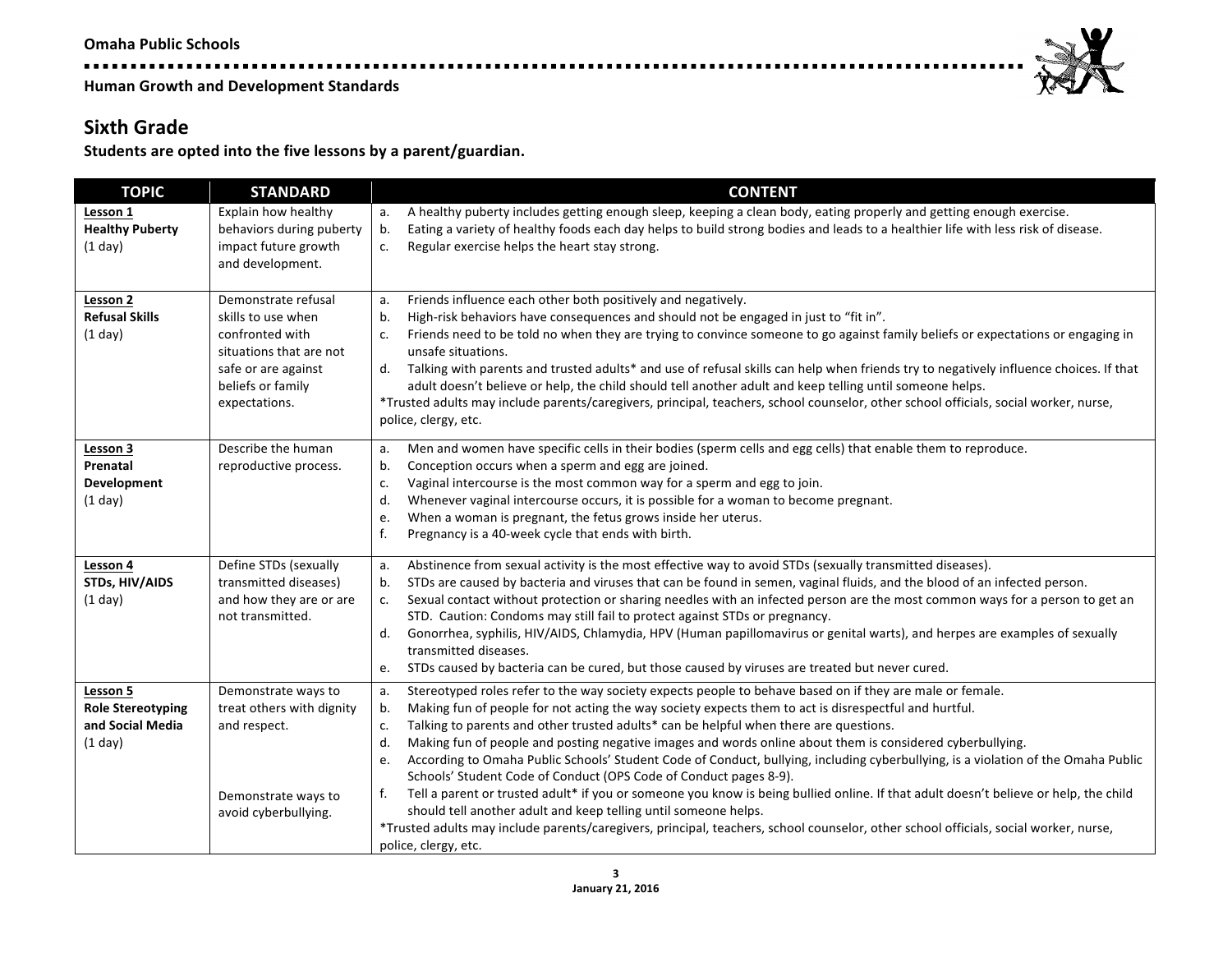#### **Seventh Grade**

Parents/guardians may opt their student out of the class or any topic taught

. . . . .

| <b>TOPIC</b>                                     | <b>STANDARD</b>                                                                                        | <b>CONTENT</b>                                                                                                                                                                                                                                                                                                                                                                                                                                                                                                                                                                                                                                                                                                                                                                                                                                                                   |
|--------------------------------------------------|--------------------------------------------------------------------------------------------------------|----------------------------------------------------------------------------------------------------------------------------------------------------------------------------------------------------------------------------------------------------------------------------------------------------------------------------------------------------------------------------------------------------------------------------------------------------------------------------------------------------------------------------------------------------------------------------------------------------------------------------------------------------------------------------------------------------------------------------------------------------------------------------------------------------------------------------------------------------------------------------------|
| 1. Goals, Grit, Hope<br>$(3 \text{ days})$       | Explain how hard work and hope<br>are as important as ability when<br>working toward a goal.           | Students that are hopeful base what they do today on how it will help them in the future.<br>a.<br>When learning a new skill, hard work and practice are just as important as ability.<br>$b_{1}$                                                                                                                                                                                                                                                                                                                                                                                                                                                                                                                                                                                                                                                                                |
| 2. Decision-Making<br>(3 days and<br>throughout) | Give examples of how family,<br>culture, media, peers, and personal<br>beliefs impact decision-making. | Parents and other trusted adults* can help with important decisions.<br>a.<br>To make good decisions, consider all possible consequences, good or bad before selecting the best outcome.<br>b.<br>Using the SODAS process (Situation, Options, Disadvantages, Advantages, and Solutions) helps when making important<br>c.<br>decisions.<br>*Trusted adults may include parents/caregivers, principal, teachers, school counselor, other school officials, social worker,<br>nurse, police, clergy, etc.                                                                                                                                                                                                                                                                                                                                                                         |
| 3. Self-Identity<br>$(1$ day)                    | Explain the relationship between<br>self-confidence and success in life.                               | Persons with positive self-images tend to make good choices and practice positive behaviors related to their lives.<br>a.                                                                                                                                                                                                                                                                                                                                                                                                                                                                                                                                                                                                                                                                                                                                                        |
| 4. Bullying<br>$(2 \text{ days})$                | Discuss why it is wrong to tease,<br>bully, or allow others to bully.                                  | Teasing or bullying can hurt the self-esteem of others.<br>a.<br>Allowing others to bully is just as harmful as being the bully.<br>b.<br>According to Omaha Public Schools' Student Code of Conduct, bullying, including cyberbullying, is a violation of the<br>c.<br>Omaha Public Schools' Student Code of Conduct (OPS Code of Conduct pages 8-9).                                                                                                                                                                                                                                                                                                                                                                                                                                                                                                                           |
| 5. Social Media<br>(1 day)                       | Analyze the impact of media on the<br>decisions we make.                                               | Media can influence the way people think and behave.<br>a.<br>Some media information is true, some is not.<br>b.<br>A parent or trusted adult* can help when media messages are confusing.<br>c.<br>Using social media to put down another person and posting negative images is a form of bullying and is considered<br>d.<br>cyberbullying.<br>Messages and sexual images that are texted or posted to social media can never truly be deleted and may result in legal<br>e.<br>consequences.<br>Tell a parent or trusted adult* if you or someone you know is being bullied online. If that adult doesn't believe or help,<br>f.<br>the child should tell another adult and keep telling until someone helps.<br>*Trusted adults may include parents/caregivers, principal, teachers, school counselor, other school officials, social worker,<br>nurse, police, clergy, etc. |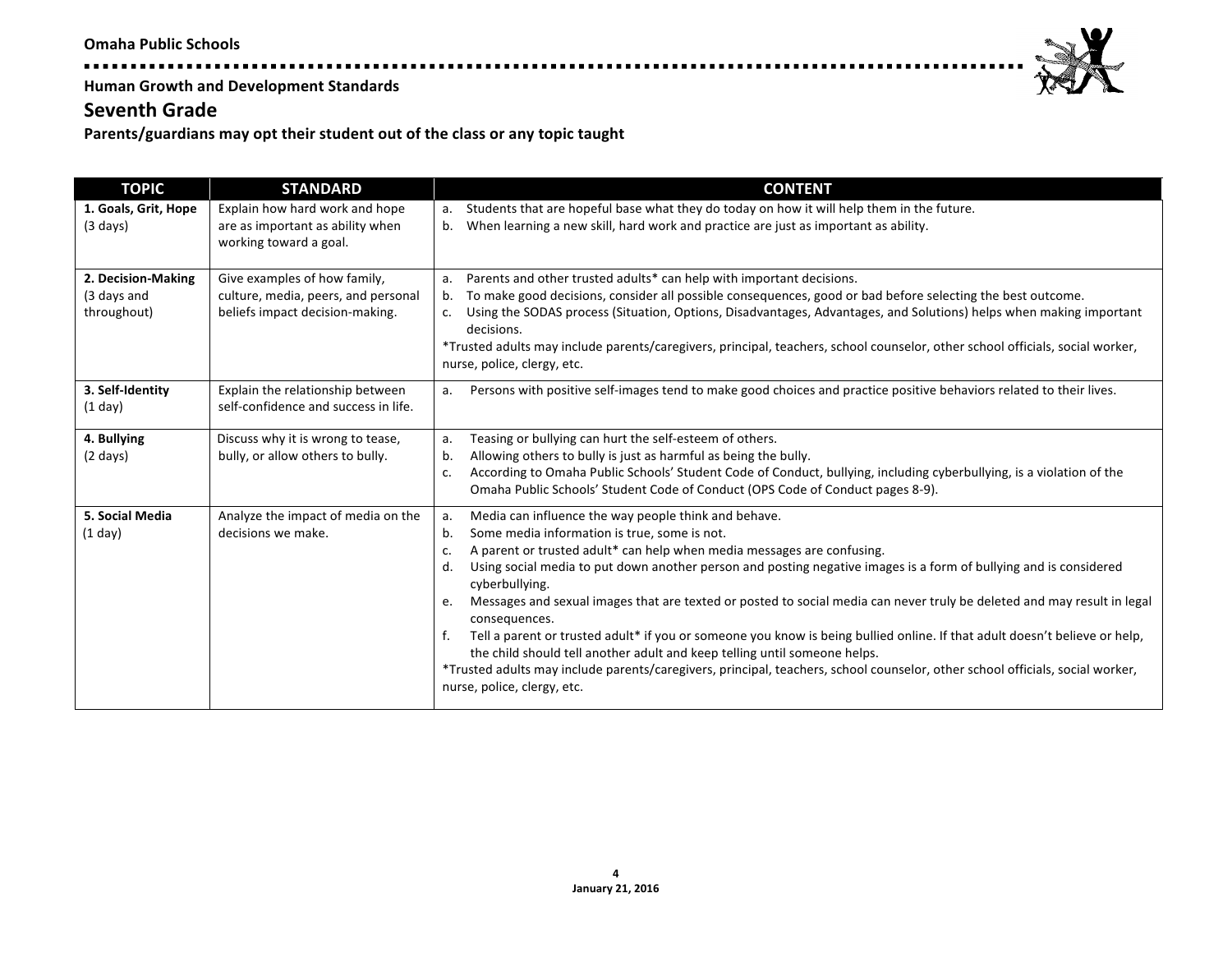**\*\*\*\*\*\*\*\*\*\*\*\*\*\*\*\*\*** 

**Human Growth and Development Standards** 

#### **Seventh Grade**

Parents/guardians may opt their student out of the class or any topic taught.

| <b>TOPIC</b>          | <b>STANDARD</b>             | <b>CONTENT</b>                                                                                                                                                                                     |
|-----------------------|-----------------------------|----------------------------------------------------------------------------------------------------------------------------------------------------------------------------------------------------|
| 6. Sexual Orientation | Describe ways to show       | All individuals are worthy and should be treated with dignity and respect.<br>a.                                                                                                                   |
| and Gender Identity   | courtesy and respect for    | People's beliefs about sexual orientation and gender identity may be influenced by personal feelings, family, religion, and<br>b.                                                                  |
| $(1$ day)             | others when their views are | culture.                                                                                                                                                                                           |
|                       | different from your own.    | c. Some people are afraid to share that they are lesbian, gay, bisexual or transgender because they fear they will be                                                                              |
|                       |                             | mistreated.                                                                                                                                                                                        |
|                       |                             | Teens who have questions about their sexual orientation or gender identity should consult parents and trusted adults.*<br>d.                                                                       |
|                       |                             | There are organizations that offer support services, hotlines, and resources for young people and families who want to<br>e.<br>talk about sexual orientation or gender identity.                  |
|                       |                             | If an individual is being intimidated, harassed, or harmed because of real or perceived sexual orientation or gender<br>f.                                                                         |
|                       |                             | identity, it is important to tell a parent, trusted adult* or law enforcement. If that adult doesn't believe or help, the child<br>should tell another adult and keep telling until someone helps. |
|                       |                             | Harassment includes any physical, verbal, graphic, electronic or written material, related to a person's disability, gender,<br>g.                                                                 |
|                       |                             | race, color, national origin, gender identity, sexual orientation, age, religion, or marital status which has the purpose of                                                                       |
|                       |                             | creating an intimidating, hostile or offensive school environment is a violation of the Omaha Public Schools' Student Code                                                                         |
|                       |                             | of Conduct (OPS Code of Conduct, pages 8-9).                                                                                                                                                       |
|                       |                             | *Trusted adults may include parents/caregivers, principal, teachers, school counselor, other school officials, social worker,                                                                      |
|                       |                             | nurse, police, clergy, etc.                                                                                                                                                                        |
| 7. Healthy            | Explain the importance of   | a. There are many types of families.                                                                                                                                                               |
| <b>Relationships</b>  | healthy relationships with  | Families serve many functions such as love and affection, education, economic support, protection, socialization, guidance,<br>b.                                                                  |
| Family, Friends/Peers | family and friends.         | etc.                                                                                                                                                                                               |
| (5 days)              |                             | Love, cooperation, and mutual respect are necessary for healthy families.<br>c.                                                                                                                    |
|                       |                             | Conflicts sometime occur between parents and children, especially during adolescence.<br>d.                                                                                                        |
|                       |                             | When choosing friends consider qualities important for a healthy friendship.<br>e.                                                                                                                 |
|                       |                             | Friends can influence each other both positively and negatively.<br>f.                                                                                                                             |
| 8. Communication      | Demonstrate healthy         | Healthy communication skills are important with family and friends.<br>a.                                                                                                                          |
| <b>Skills</b>         | communication skills.       | Communication should be honest and open.<br>b.                                                                                                                                                     |
| $(4 \text{ days})$    |                             | Healthy communication skills help us work through conflicts.<br>c.                                                                                                                                 |
|                       |                             | Using refusal skills can help when confronted with risky behaviors.<br>d.                                                                                                                          |
|                       |                             | When using refusal skills: repeat one's position, offer a compromise or walk away from the situation or risky behavior.<br>e.                                                                      |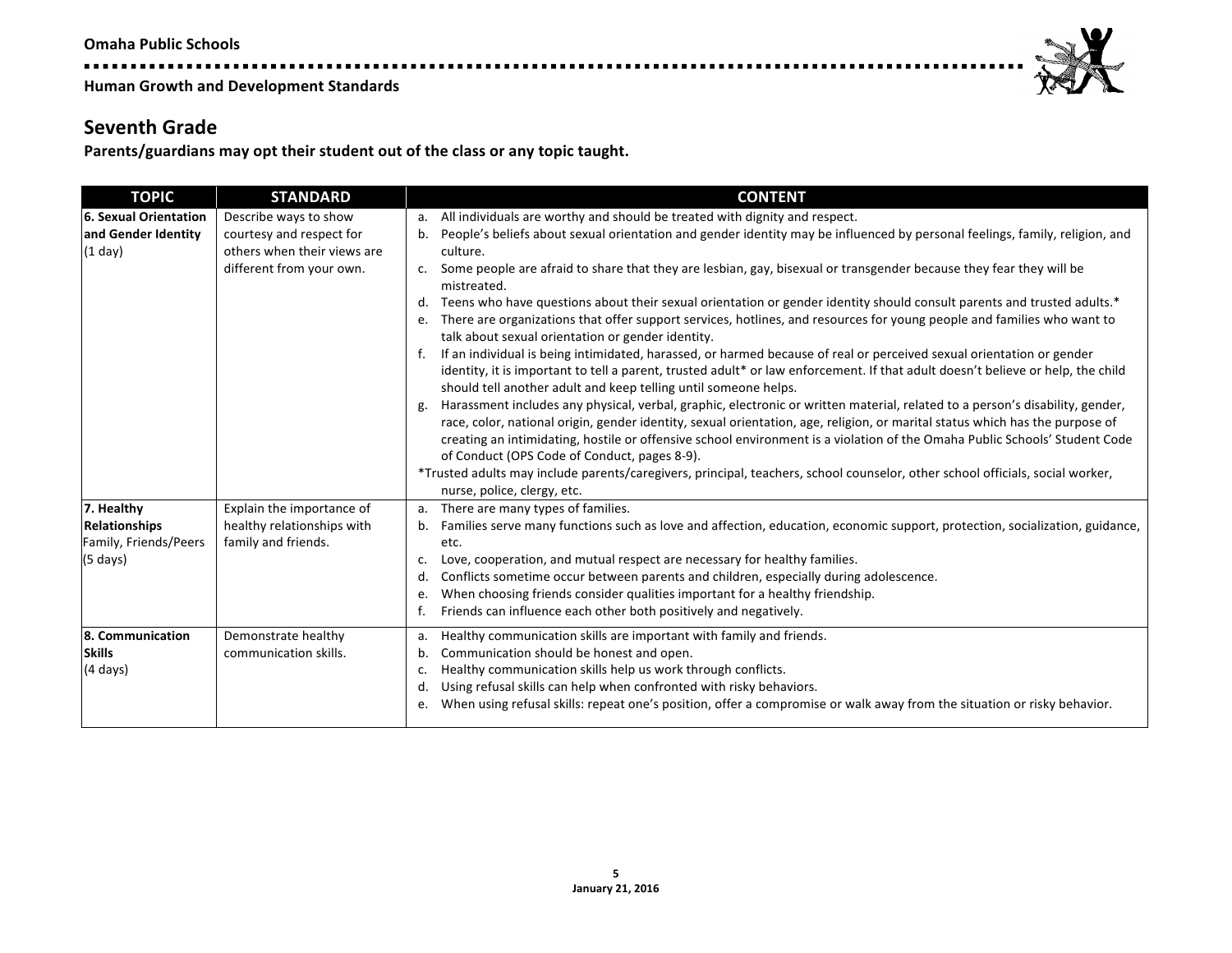. . . . . . . . . . . . . . .

**Human Growth and Development Standards** 

# **Seventh Grade**

Parents/guardians may opt their student out of the class or any topic taught.

| <b>TOPIC</b>                                                                                                       | <b>STANDARD</b>                                                                       | <b>CONTENT</b>                                                                                                                                                                                                                                                                                                                                                                                                                                                                                                                                                                                                                                                                                                                                                                                                                                                                                                                                                                                                                                                                                                                                                                                                                                                                 |
|--------------------------------------------------------------------------------------------------------------------|---------------------------------------------------------------------------------------|--------------------------------------------------------------------------------------------------------------------------------------------------------------------------------------------------------------------------------------------------------------------------------------------------------------------------------------------------------------------------------------------------------------------------------------------------------------------------------------------------------------------------------------------------------------------------------------------------------------------------------------------------------------------------------------------------------------------------------------------------------------------------------------------------------------------------------------------------------------------------------------------------------------------------------------------------------------------------------------------------------------------------------------------------------------------------------------------------------------------------------------------------------------------------------------------------------------------------------------------------------------------------------|
| 9. Alcohol and<br><b>Tobacco</b><br>$(10 \text{ days})$                                                            | Describe the harmful effects<br>of alcohol and tobacco use.                           | Possession of or being under the influence of drugs, alcoholic beverages, controlled or imitation controlled substances or<br>a.<br>other mood-altering chemicals is a violation of the Omaha Public Schools' Student Code of Conduct (OPS Code of Conduct,<br>pages 8-9).<br>The earlier teens begin to drink or use drugs, the greater the risk of becoming addicted.<br>b.<br>Teens that drink are more likely to be engaged in risky behaviors such as physical fights, vehicle accidents, confrontations<br>c.<br>with the law, and early sexual activity.<br>Alcohol abuse can lead to the use of other drugs.<br>d.<br>Alcohol slows down the brain and nervous system; with long term use, alcohol abuse could lead to destroyed brain cells,<br>e.<br>ulcers, cirrhosis of the liver and other health problems.<br>f.<br>Tobacco or chemical nicotine use or distribution while in the school building or grounds is a violation of the Omaha Public<br>Schools' Student Code of Conduct (OPS Student Code of Conduct, pages 6-7).<br>Nicotine is an addictive substance found in tobacco that is difficult to stop using.<br>g.<br>Tobacco use and second hand smoke can lead to serious health problems such as emphysema, lung cancer and heart<br>h.<br>problems. |
| 10. Puberty<br>$(3 \text{ days})$                                                                                  | Describe the physical, social,<br>and emotional changes that<br>occur during puberty. | Puberty is a time that physical, social and emotional changes occur as children become teenagers.<br>a.<br>Everyone's body changes at its own rate.<br>b.<br>Young teens sometime feel uncomfortable, clumsy, and/or self-conscious because of rapid body changes.<br>c.                                                                                                                                                                                                                                                                                                                                                                                                                                                                                                                                                                                                                                                                                                                                                                                                                                                                                                                                                                                                       |
| 11. Male and<br>Female<br>Reproductive<br><b>Systems and</b><br><b>Fertilization Process</b><br>$(6 \text{ days})$ | Describe the human<br>reproduction process.                                           | During puberty, girls begin to ovulate and menstruate, and boys begin to produce sperm and ejaculate. Once this occurs,<br>a.<br>girls are physically capable of becoming pregnant and boys of getting females pregnant.<br>Young teens are not physically or emotionally ready for sexual intercourse or the potential consequences associated with it.<br>b.<br>The union of sperm and an egg is called conception.<br>c.                                                                                                                                                                                                                                                                                                                                                                                                                                                                                                                                                                                                                                                                                                                                                                                                                                                    |

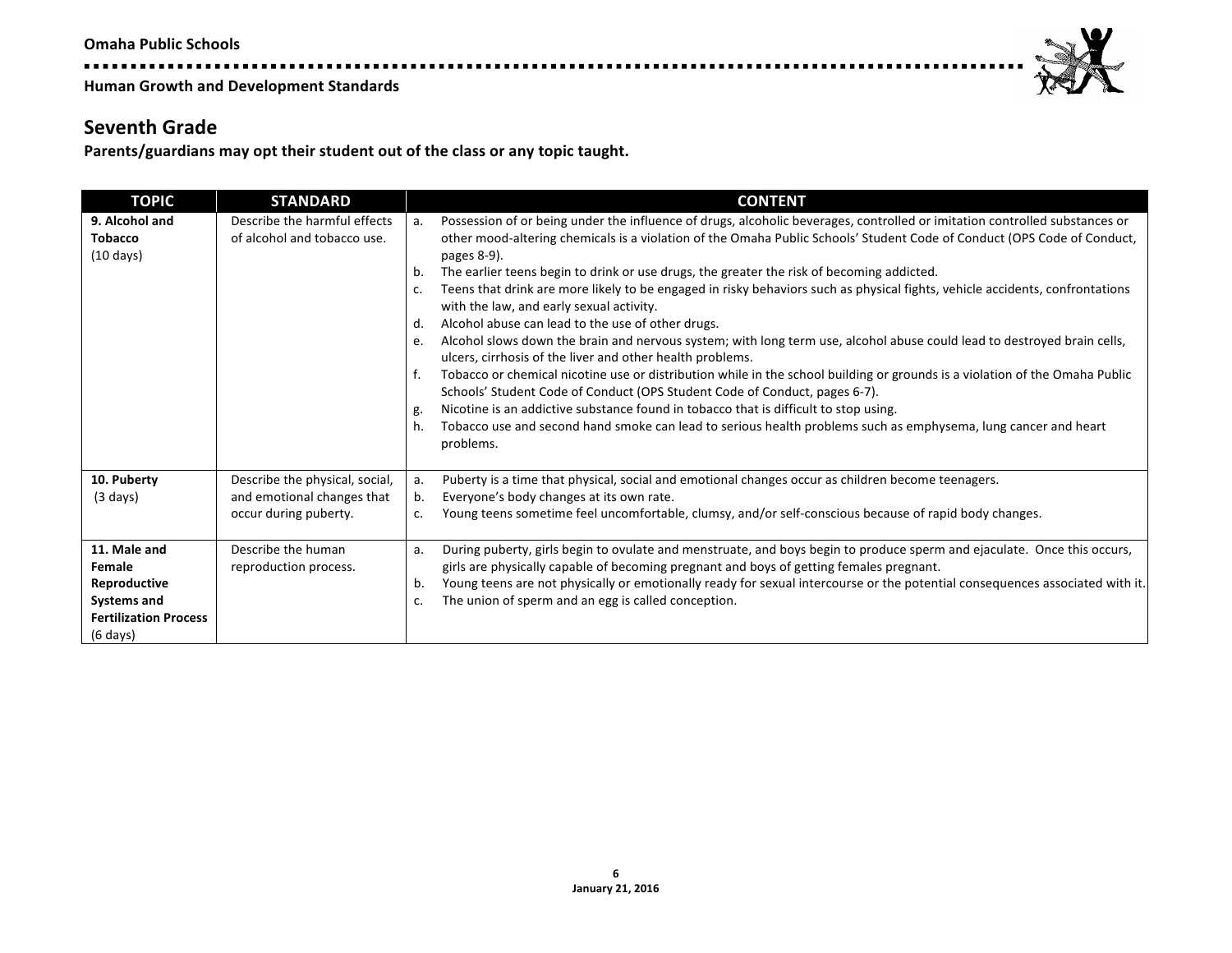. . . . . . . . . . . . . . . .

**Human Growth and Development Standards** 

### **Seventh Grade**

Parents/guardians may opt their student out of the class or any topic taught.

----

| <b>TOPIC</b>                                                                 | <b>STANDARD</b>                                                 | <b>CONTENT</b>                                                                                                                                                                                                                                                                                                                                                                                                                                                                                                                                                                                                                                                                  |
|------------------------------------------------------------------------------|-----------------------------------------------------------------|---------------------------------------------------------------------------------------------------------------------------------------------------------------------------------------------------------------------------------------------------------------------------------------------------------------------------------------------------------------------------------------------------------------------------------------------------------------------------------------------------------------------------------------------------------------------------------------------------------------------------------------------------------------------------------|
| 12. Abstinence<br>$(3 \text{ days})$                                         | Explain the benefits of sexual<br>abstinence.                   | Abstinence means voluntarily choosing not to engage in certain sexual behaviors.<br>a.<br>Many teens choose not to be sexually active.<br>b.<br>Teens that have had sexual intercourse may choose to be sexually abstinent in the future.<br>c.<br>Teens need to discuss their sexual limits with their partner before getting too seriously involved.<br>d.<br>Decisions regarding sexual activity should only be made when both partners are sober and not under the influence<br>e.<br>of drugs or alcohol.                                                                                                                                                                  |
| 13. Pregnancy<br><b>Prevention Options</b><br>(Pills and Condoms)<br>(1 day) | Discuss ways to reduce the risk of<br>pregnancy.                | Abstinence is the best way to prevent pregnancy.<br>a.<br>Decisions about using contraception are based on personal and family values, comfort with one's body, cultural<br>b.<br>traditions, availability of methods and other factors.<br>To prevent pregnancy, there are prescription and over the counter methods of birth control, each having<br>c.<br>advantages and disadvantages.                                                                                                                                                                                                                                                                                      |
| 14. STDs/HIV<br>$(2 \text{ days})$                                           | Explain how STDs (sexually transmitted<br>diseases) are spread. | Abstinence from sexual activity is the safest way to prevent getting STDs (sexually transmitted diseases).<br>a.<br>STDs are caused by bacteria and viruses that can be found in semen, vaginal fluids, and the blood of an infected<br>b.<br>person.<br>Unprotected sex or sharing needles with an infected person are the most common ways for a person to get an<br>c.<br>STD.<br>Use of latex condoms can reduce the risk of, but not eliminate the chance of getting an STD.<br>d.                                                                                                                                                                                         |
| 15. Legal                                                                    | Explain the current status of Nebraska<br>Law.                  | It is illegal in Nebraska to have sex with someone if there is not consent.<br>a.<br>Consent is the freely given permission to engage in physical contact without the presence of coercion or threat.<br>b.<br>Both partners must verbally give and obtain consent to engage in any physical contact.<br>It is illegal in Nebraska for anyone under the age of 16 to have sex with someone 19 or older.<br>c.<br>It is illegal for anyone under the age of 21 to possess or consume alcohol.<br>d.<br>It is illegal for anyone under the age of 18 to possess or use tobacco products.<br>e.<br>It is illegal to use illicit drugs or use prescribed drugs belonging to others. |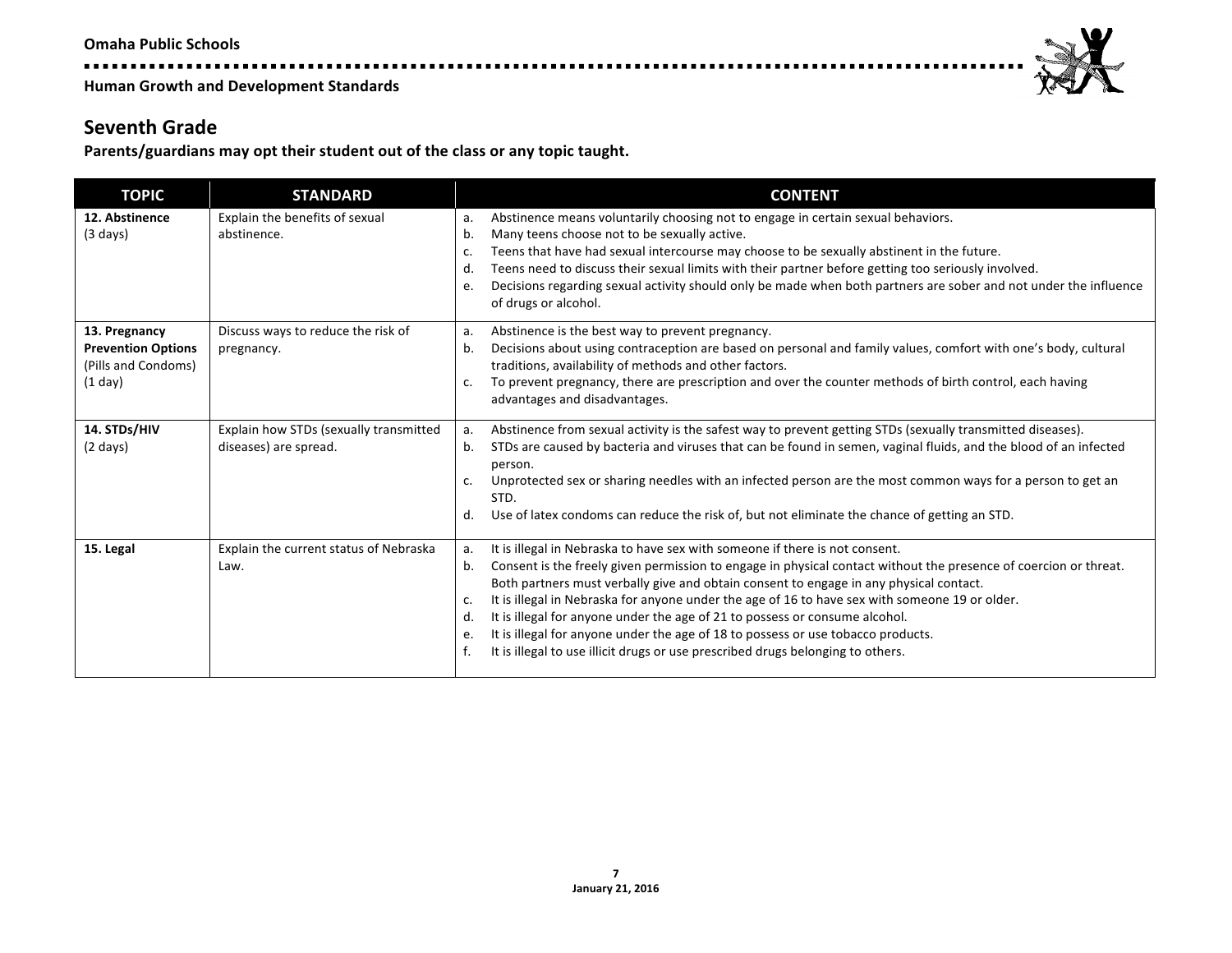--------------**Human Growth and Development Standards** 



# **Eighth Grade**

Parents/guardians may opt their student out of the class or any topic taught.

| <b>TOPIC</b>                                                             | <b>STANDARD</b>                                                                  | <b>CONTENT</b>                                                                                                                                                                                                                                                                                                                                                                                                                                                                                                                                                                                                                                                                                                                                                                                                                                                                                                                                                                                                                                                                                                                                                                                                                                                                                                                                                                                                                                                                                                                                                                                  |
|--------------------------------------------------------------------------|----------------------------------------------------------------------------------|-------------------------------------------------------------------------------------------------------------------------------------------------------------------------------------------------------------------------------------------------------------------------------------------------------------------------------------------------------------------------------------------------------------------------------------------------------------------------------------------------------------------------------------------------------------------------------------------------------------------------------------------------------------------------------------------------------------------------------------------------------------------------------------------------------------------------------------------------------------------------------------------------------------------------------------------------------------------------------------------------------------------------------------------------------------------------------------------------------------------------------------------------------------------------------------------------------------------------------------------------------------------------------------------------------------------------------------------------------------------------------------------------------------------------------------------------------------------------------------------------------------------------------------------------------------------------------------------------|
| 1. Self Esteem<br>$(2 \text{ days})$                                     | Explain the impact of self-<br>perceptions on actions.                           | During adolescence, teens begin to develop more independence and responsibility for themselves and others.<br>a.<br>Persons with positive self-images tend to make good choices and practice positive behaviors related to their lives.<br>b.<br>High-risk behaviors have consequences and should not be engaged in just to "fit in".<br>c.                                                                                                                                                                                                                                                                                                                                                                                                                                                                                                                                                                                                                                                                                                                                                                                                                                                                                                                                                                                                                                                                                                                                                                                                                                                     |
| 2. Sexual<br><b>Orientation and</b><br><b>Gender Identity</b><br>(1 day) | Describe how to promote<br>safety, respect, awareness<br>and acceptance for all. | All individuals should be treated with dignity and respect, even if their beliefs, values or identity are different from yours.<br>a.<br>Teens who have questions about their sexual orientation or gender identity should consult parents and trusted adults*.<br>b.<br>Some people are afraid to share that they are gay, lesbian, bisexual or transgender because they fear they will experience<br>c.<br>mistreatment and discrimination.<br>If an individual is being intimidated, harassed, or harmed because of a real or perceived sexual orientation or gender<br>d.<br>identity, it is important to tell a parent or trusted adults* or law enforcement. If that adult doesn't believe or help, the<br>child should tell another adult and keep telling until someone helps.<br>Harassment includes any physical, verbal, graphic, electronic or written material, related to a person's disability, gender,<br>e.<br>race, color, national origin, gender identity, sexual orientation, age, religion, or marital status which has the purpose of<br>creating an intimidating, hostile or offensive school environment is a violation of the Omaha Public Schools' Student Code of<br>Conduct (OPS Code of Conduct, pages 8-9).<br>There are organizations that offer support services, hotlines, and resources for young people and families who want to talk<br>f.<br>about sexual orientation or gender identity.<br>*Trusted adults may include parents/caregivers, principal, teachers, school counselor, other school officials, social worker, nurse,<br>police, clergy, etc. |
| 3. Hope and Growth<br><b>Mindset</b><br>$(4 \text{ days})$               | Express the importance of<br>having hope and a growth<br>mindset in your life.   | Hope helps us to set goals for the future and to make wise decisions.<br>a.<br>When we surround ourselves with people who help us feel positive and hopeful, we are more apt to achieve those things<br>b.<br>important to our success.<br>Having a growth mindset helps frame our thoughts about our ability to achieve goals.<br>c.                                                                                                                                                                                                                                                                                                                                                                                                                                                                                                                                                                                                                                                                                                                                                                                                                                                                                                                                                                                                                                                                                                                                                                                                                                                           |
| 4. Decision Making<br>(3 days and<br>throughout)                         | Use the decision-making<br>process to solve real life<br>problems.               | Using the SODAS process (Situation, Options, Disadvantages, Advantages, and Solutions) helps us to think of alternatives and<br>a.<br>consequences when making important decisions.<br>Decisions made now may impact our future life course.<br>b.                                                                                                                                                                                                                                                                                                                                                                                                                                                                                                                                                                                                                                                                                                                                                                                                                                                                                                                                                                                                                                                                                                                                                                                                                                                                                                                                              |
| 5. Communication<br><b>Skills</b><br>$(5 \text{ days})$                  | Practice healthy<br>communication skills.                                        | Healthy communication skills are important to reduce conflict with family, friends and romantic partners.<br>a.<br>The use of refusal skills helps teens say no to things that they are uncomfortable doing or that are in conflict with their values.<br>b.<br>Assertive communication and reflective listening help de-escalate conflicts.<br>c.                                                                                                                                                                                                                                                                                                                                                                                                                                                                                                                                                                                                                                                                                                                                                                                                                                                                                                                                                                                                                                                                                                                                                                                                                                              |
| 6. Healthy<br><b>Relationships</b><br>$(5 \text{ days})$                 | Analyze healthy relationships<br>in families, friendships and<br>dating.         | Healthy relationships are based on communication, cooperation (teamwork) and compromise.<br>a.<br>Friendships help teens learn about differences outside their family.<br>b.<br>Friends can influence each other both positively and negatively.<br>c.<br>d.<br>Dating and romantic relationships can be a way to learn about other people and about romantic and sexual feelings.                                                                                                                                                                                                                                                                                                                                                                                                                                                                                                                                                                                                                                                                                                                                                                                                                                                                                                                                                                                                                                                                                                                                                                                                              |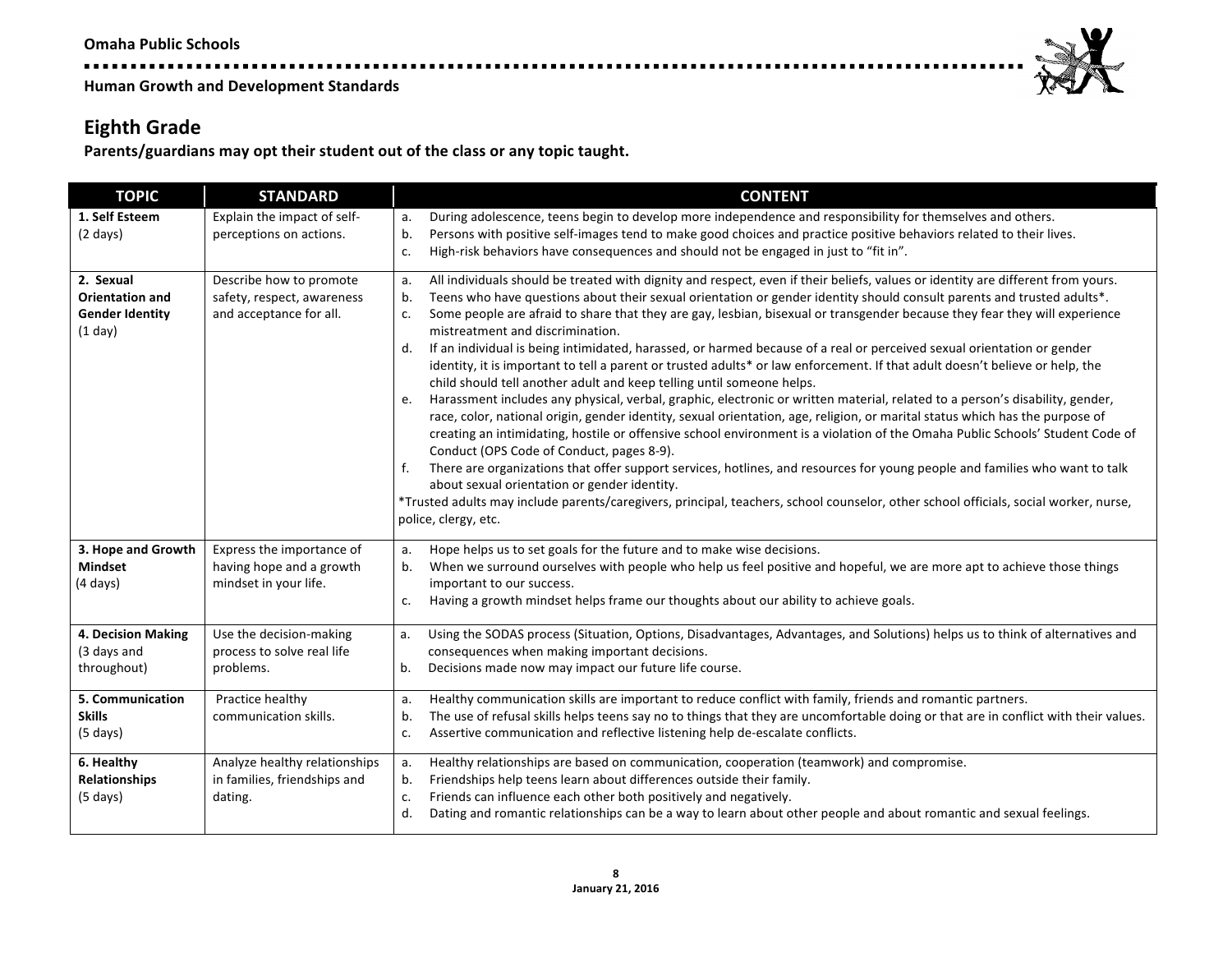# **Eighth Grade**

**\*\*\*\*\*\*\*\*\*\*\*\*\*** 

Parents/guardians may opt their child out of the class or any topic taught.

| <b>TOPIC</b>                                                                            | <b>STANDARD</b>                                                                                               | <b>CONTENT</b>                                                                                                                                                                                                                                                                                                                                                                                                                                                                                                                                                                                                                                                                                                                                                                                                                                                                                                                                                                                                                                                                                                                                                                                                                                                                                                                                                                                                                                                                                                                                                                                                                                                                                                                                                                         |
|-----------------------------------------------------------------------------------------|---------------------------------------------------------------------------------------------------------------|----------------------------------------------------------------------------------------------------------------------------------------------------------------------------------------------------------------------------------------------------------------------------------------------------------------------------------------------------------------------------------------------------------------------------------------------------------------------------------------------------------------------------------------------------------------------------------------------------------------------------------------------------------------------------------------------------------------------------------------------------------------------------------------------------------------------------------------------------------------------------------------------------------------------------------------------------------------------------------------------------------------------------------------------------------------------------------------------------------------------------------------------------------------------------------------------------------------------------------------------------------------------------------------------------------------------------------------------------------------------------------------------------------------------------------------------------------------------------------------------------------------------------------------------------------------------------------------------------------------------------------------------------------------------------------------------------------------------------------------------------------------------------------------|
| 7. Sexual<br>Harassment,<br><b>Assault and Abuse</b><br>$(5 \text{ days})$              | Compare the similarities and<br>differences between sexual<br>harassment, sexual assault and<br>sexual abuse. | Sexual harassment is unwanted and uninvited sexual attention such as teasing, touching or taunting.<br>a.<br>Sexual assault in the first or second degree to sexually assault any person as defined by Nebraska Statutes 28-319 and<br>b.<br>28-320 are violations of the Omaha Public Schools' Student Code of Conduct (OPS Student Code of Conduct, pages 10-<br>$11$ ).<br>Sexual assault occurs when a person forces another person to have intimate sexual contact.<br>c.<br>Sexual abuse occurs when someone touches the private parts of a young person's body without a health or hygiene<br>d.<br>reason; or when a young person is asked to touch the private parts of the abuser.<br>Young people have the right to say no to any touching that makes them feel uncomfortable and they are never at fault if<br>e.<br>they are touched in a way that is wrong or uncomfortable by an abuser.<br>Messages and sexual images that are texted or posted to social media can never truly be deleted.<br>f.<br>Anyone experiencing unwanted or uncomfortable touching should tell a parent or trusted adult*, even if they have been<br>g.<br>told to keep it a secret. If that adult doesn't believe or help, the child should tell another adult and keep telling until<br>someone helps.<br>There are many people and organizations that can help young people who have been harassed, abused or assaulted,<br>h.<br>including parents and trusted adults*.<br>Decisions regarding sexual activity should only be made when both partners are sober and not under the influence of<br>i.<br>drugs or alcohol.<br>*Trusted adults may include parents/caregivers, principal, teachers, school counselor, other school officials, social worker,<br>nurse, police, clergy, etc. |
| 8. Marijuana,<br>Inhalants and<br>Prescription<br><b>Steroids</b><br>$(8 \text{ days})$ | Explain the dangers of drug use<br>on the body and mind.                                                      | Tobacco or chemical nicotine use or distribution while in the school building or grounds is a violation of the Omaha<br>a.<br>Public Schools' Student Code of Conduct (OPS Student Code of Conduct, pages 8-9).<br>Any drug can be harmful to your health if abused or misused.<br>b.<br>Misusing prescription and over-the-counter medicines can be just as harmful as using illegal drugs.<br>c.<br>Anabolic steroids may enhance athletic performance, but they also have been associated with depression, irritability,<br>d.<br>rage, acne, hair growth on the face for females, breast development for males, higher risks of brain and liver cancer, and<br>irregular blood pressure.                                                                                                                                                                                                                                                                                                                                                                                                                                                                                                                                                                                                                                                                                                                                                                                                                                                                                                                                                                                                                                                                                           |
| 9. Puberty Changes<br>(1 day)                                                           | Explain the physical, sociological<br>and emotional changes that<br>occur during puberty.                     | Physical, emotional and social changes occur during puberty because of increased hormones.<br>a.<br>b.<br>Everyone's body changes at its own rate during puberty.<br>Many teens begin to develop romantic feelings during puberty.<br>c.                                                                                                                                                                                                                                                                                                                                                                                                                                                                                                                                                                                                                                                                                                                                                                                                                                                                                                                                                                                                                                                                                                                                                                                                                                                                                                                                                                                                                                                                                                                                               |
| 10. Sexual<br><b>Abstinence</b><br>$(2 \text{ days})$                                   | Explain the benefits of sexual<br>abstinence.                                                                 | Abstinence means voluntarily choosing not to engage in certain sexual behaviors.<br>a.<br>Sexual abstinence is the most effective method to prevent pregnancy and STDs (sexually transmitted diseases)/HIV.<br>b.<br>Individuals in romantic relationships can express their feelings without engaging in sexual behaviors.<br>c.                                                                                                                                                                                                                                                                                                                                                                                                                                                                                                                                                                                                                                                                                                                                                                                                                                                                                                                                                                                                                                                                                                                                                                                                                                                                                                                                                                                                                                                      |
| 11. Pregnancy and<br>Reproduction<br>$(3 \text{ days})$                                 | Describe the human reproduction<br>process.                                                                   | Sexual abstinence is the most effective method to prevent pregnancy.<br>a.<br>During puberty, girls begin to ovulate and menstruate and boys produce sperm and ejaculate; once this occurs, girls are<br>b.<br>physically capable of becoming pregnant and boys of getting females pregnant.<br>Whenever there is vaginal intercourse between a male and female, it is possible for a woman to become pregnant.<br>c.                                                                                                                                                                                                                                                                                                                                                                                                                                                                                                                                                                                                                                                                                                                                                                                                                                                                                                                                                                                                                                                                                                                                                                                                                                                                                                                                                                  |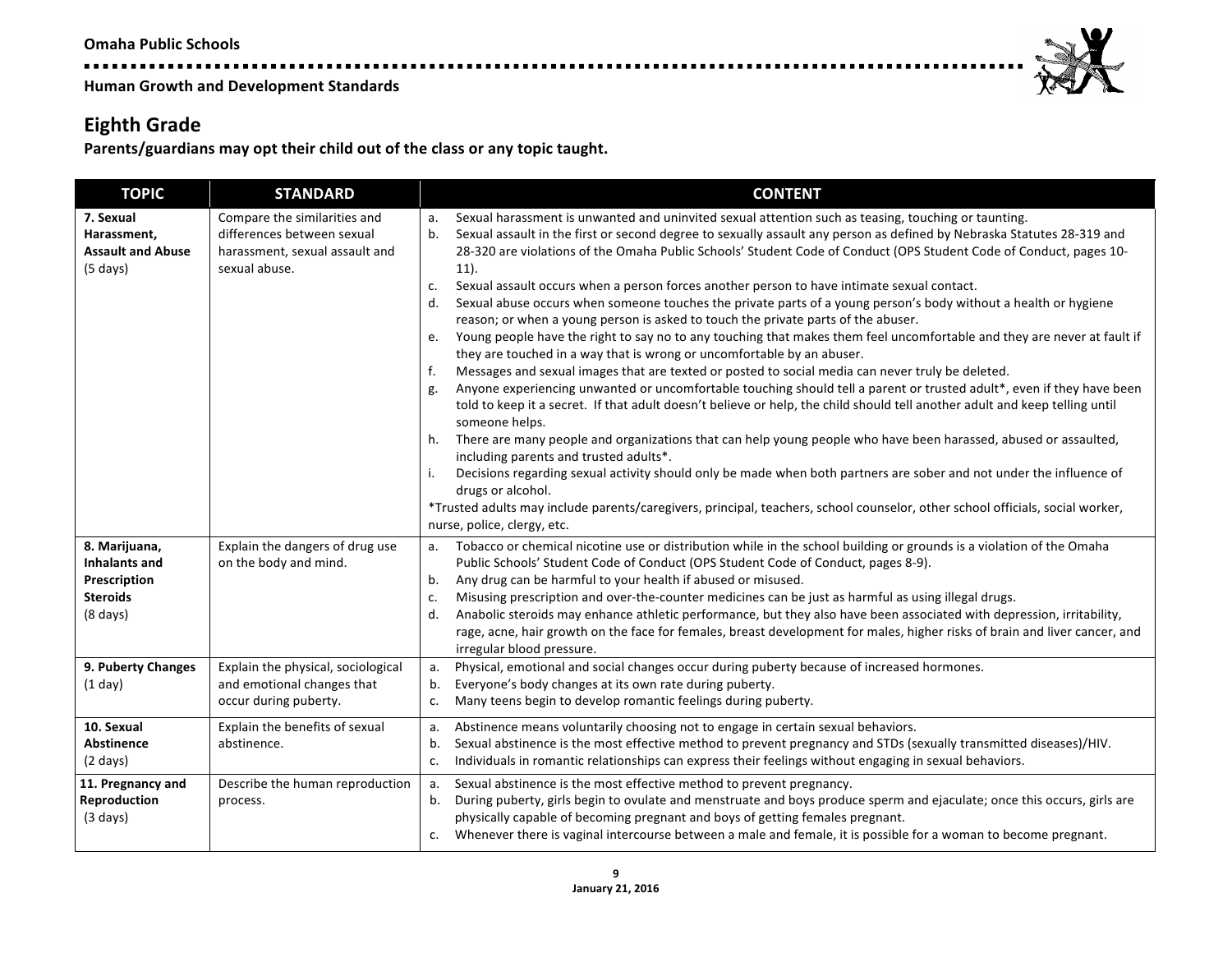-----------------**Human Growth and Development Standards** 



Parents/guardians may opt their child out of the class or any topic taught.

| <b>TOPIC</b>                                                                                                  | <b>STANDARD</b>                                                        | <b>CONTENT</b>                                                                                                                                                                                                                                                                                                                                                                                                                                                                                                                                                                                                                                                                                                                                                                                                                                                                                                                                        |
|---------------------------------------------------------------------------------------------------------------|------------------------------------------------------------------------|-------------------------------------------------------------------------------------------------------------------------------------------------------------------------------------------------------------------------------------------------------------------------------------------------------------------------------------------------------------------------------------------------------------------------------------------------------------------------------------------------------------------------------------------------------------------------------------------------------------------------------------------------------------------------------------------------------------------------------------------------------------------------------------------------------------------------------------------------------------------------------------------------------------------------------------------------------|
| 12. Reproductive<br><b>Prevention Options</b><br><b>Birth Control</b><br>(Hormonal and<br>Condoms)<br>(1 day) | Describe methods of contraception.                                     | Abstinence is the best way to prevent pregnancy and STDs (sexually transmitted diseases).<br>a.<br>There are many types of contraception available to help prevent pregnancy and to protect against STDs.<br>b.<br>Some religions and cultures teach that contraception is acceptable while others do not approve of using<br>c.<br>contraception.<br>Decisions about contraception are based on personal and family values, comfort with one's body, cultural traditions,<br>d.<br>availability of methods, cost, ease of use and other factors.<br>Some contraceptive methods require a visit to a health care provider and a prescription, while others are available<br>e.<br>over the counter.                                                                                                                                                                                                                                                   |
| 13. Teen Pregnancy<br>$(1$ day)                                                                               | Describe possible life consequences<br>often faced by teen parents.    | Having children before high school graduation may cause hardships such as medical complications during birth, less<br>а.<br>education, greater chance of single parenting, and poverty.<br>Children of teen parents are more at-risk for teen pregnancy, incarceration, health problems, living in poverty, etc.<br>b.<br>Teen parents who have a strong support system, including their partner, parents/caregivers and/or peers are likely<br>c.<br>to be more successful in raising their children.                                                                                                                                                                                                                                                                                                                                                                                                                                                |
| 14. STDs(Sexually<br><b>Transmitted</b><br>Diseases)/HIV<br>$(2 \text{ days})$                                | Explain how to prevent the spread of<br>sexually transmitted diseases. | Abstinence from sexual activity is the safest way to prevent getting an STD (sexually transmitted disease).<br>a.<br>Douglas County in Nebraska has one of the highest rates of Chlamydia and gonorrhea in the nation.<br>b.<br>STDs/HIV may be transmitted through oral, vaginal, and anal sex, by sharing needles with an infected person or<br>c.<br>from mother to child during pregnancy, birth or breastfeeding.<br>Anyone can get an STD/HIV regardless of age or sexual orientation, if they have sexual contact with an infected<br>d.<br>person.<br>STDs can be transmitted even if a person does not show signs of infection.<br>e.<br>f.<br>Use of latex condoms can reduce the risk, but not eliminate the chance of getting an STD.                                                                                                                                                                                                     |
| 15. Legal                                                                                                     | Explain the current status of Nebraska<br>Law.                         | It is illegal in Nebraska to have sex with someone if there is not consent.<br>a.<br>Consent is the freely given permission to engage in physical contact without the presence of coercion or threat.<br>b.<br>Both partners must verbally give and obtain consent to engage in any physical contact.<br>It is illegal in Nebraska for anyone under the age of 16 to have sex with someone 19 or older.<br>c.<br>Sexual assault is illegal.<br>d.<br>Sexual abuse is illegal.<br>e.<br>It is illegal to use illicit drugs; including marijuana, inhalants, anabolic steroids or other performance enhancing<br>f.<br>drugs and prescriptions that are not prescribed for you.<br>It is illegal for anyone under the age of 21 to possess or consume alcohol.<br>g.<br>It is illegal for anyone under the age of 18 to possess or use tobacco products.<br>h.<br>It is illegal to use illicit drugs or use prescribed drugs belonging to others.<br>j. |

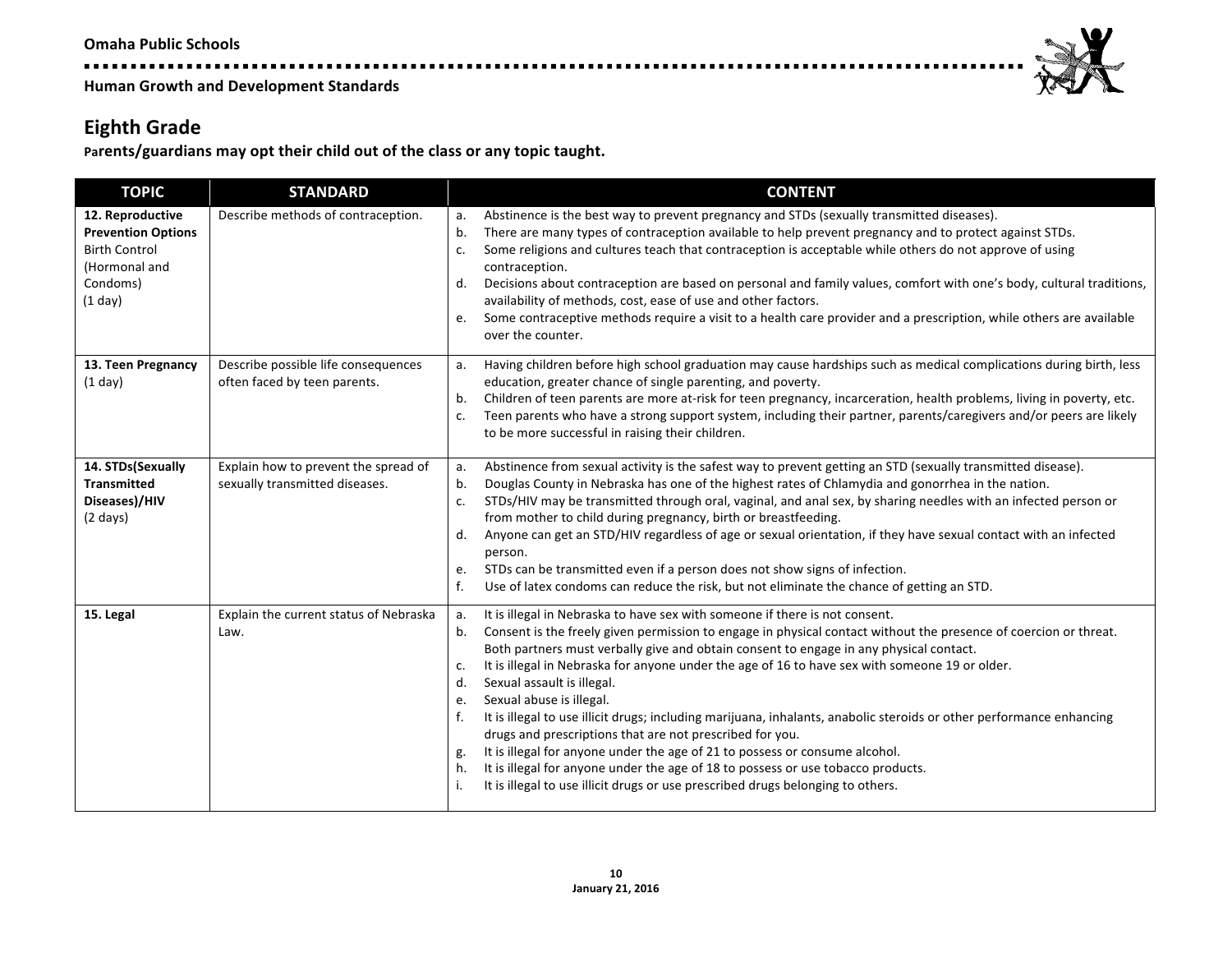.................**.** 

**Human Growth and Development Standards** 

### **Tenth Grade**

Parents/guardians may opt their student out of the semester class or any topic taught.

| <b>TOPIC</b>                                                 | <b>STANDARD</b>                                                                                      | <b>CONTENT</b>                                                                                                                                                                                                                                                                                                                                                                                                                                                                                                                                                                                                                                                                                                                                                                                                                                                                                                                                                                                                                                                                |
|--------------------------------------------------------------|------------------------------------------------------------------------------------------------------|-------------------------------------------------------------------------------------------------------------------------------------------------------------------------------------------------------------------------------------------------------------------------------------------------------------------------------------------------------------------------------------------------------------------------------------------------------------------------------------------------------------------------------------------------------------------------------------------------------------------------------------------------------------------------------------------------------------------------------------------------------------------------------------------------------------------------------------------------------------------------------------------------------------------------------------------------------------------------------------------------------------------------------------------------------------------------------|
| 1. Self Esteem<br>$(2 \text{ days})$                         | Describe how relationships<br>can be impacted by sense of<br>self.                                   | Self-esteem may be impacted by family, media, society, body image, and peers.<br>a.                                                                                                                                                                                                                                                                                                                                                                                                                                                                                                                                                                                                                                                                                                                                                                                                                                                                                                                                                                                           |
| 2. Media Impact<br>$(2 \text{ days})$                        | Give examples of the impact<br>media has on teens'<br>perceptions of relationships<br>and sexuality. | Media influences beliefs and behavior.<br>a.<br>Media may give inaccurate and unrealistic information and portrayals of relationships and sexuality.<br>b.<br>Social media can impact communication in a positive and negative way.<br>c.<br>Unkind messages sent over social media are a form of bullying called cyberbullying.<br>d.<br>Messages and sexual images that are texted or posted to social media can never truly be deleted and may result in legal<br>e.<br>consequences.<br>Harassment includes any physical, verbal, graphic, electronic or written material, related to a person's disability, gender,<br>f.<br>race, color, national origin, gender identity, sexual orientation, age, religion, or marital status which has the purpose of<br>creating an intimidating, hostile or offensive school environment is a violation of the Omaha Public Schools' Student Code of<br>Conduct (OPS Code of Conduct, pages 8-9).                                                                                                                                  |
| 3. Hope and<br><b>Growth Mindset</b><br>$(4 \text{ days})$   | Explain the importance of<br>having hope and a growth<br>mindset in your life.                       | Hope in our lives helps us to see future possibilities.<br>a.<br>Determining and planning for goals and possible roadblocks helps us to achieve.<br>b.<br>When surrounded with positive people who believe in us, overcoming obstacles seems possible.<br>c.<br>Approaching goals with a growth mindset helps one accomplish more in life.<br>d.                                                                                                                                                                                                                                                                                                                                                                                                                                                                                                                                                                                                                                                                                                                              |
| 4. Goals and<br><b>Decision-Making</b><br>$(5 \text{ days})$ | Examine how values and<br>goals impact decision-<br>making.                                          | Values influence a person's most important decisions about friends, family, sexual relationships, education, work and money.<br>a.<br>People should carefully evaluate consequences, advantages and disadvantages of possible choices when making important<br>b.<br>decisions.<br>Talking to a parent, close friend, or other trusted adults* when making major decisions can be helpful.<br>c.<br>The best decisions are usually the ones consistent with our values, ones that do not risk our health, or break the law.<br>d.<br>Decisions about sexuality are sometimes difficult because of sexual feelings and pressure from partners or peers.<br>e.<br>Teenagers who decide to engage in sexual behavior must also decide about pregnancy and STD (sexually transmitted<br>f.<br>disease)/HIV prevention.<br>Alcohol and other drugs often interfere with clear and effective decision-making.<br>g.<br>*Trusted adults may include parents/caregivers, principal, teachers, school counselor, other school officials, social worker, nurse,<br>police, clergy, etc. |
| 5. Communication<br><b>Skills</b><br>$(6 \text{ days})$      | Demonstrate healthy<br>communication practices.                                                      | Effective communication skills are essential to a productive life.<br>a.<br>Healthy communication skills can help families work through conflict.<br>b.<br>Communication can be passive, aggressive or assertive.<br>c.<br>Assertive communication and reflective listening can help to maintain healthy relationships.<br>d.                                                                                                                                                                                                                                                                                                                                                                                                                                                                                                                                                                                                                                                                                                                                                 |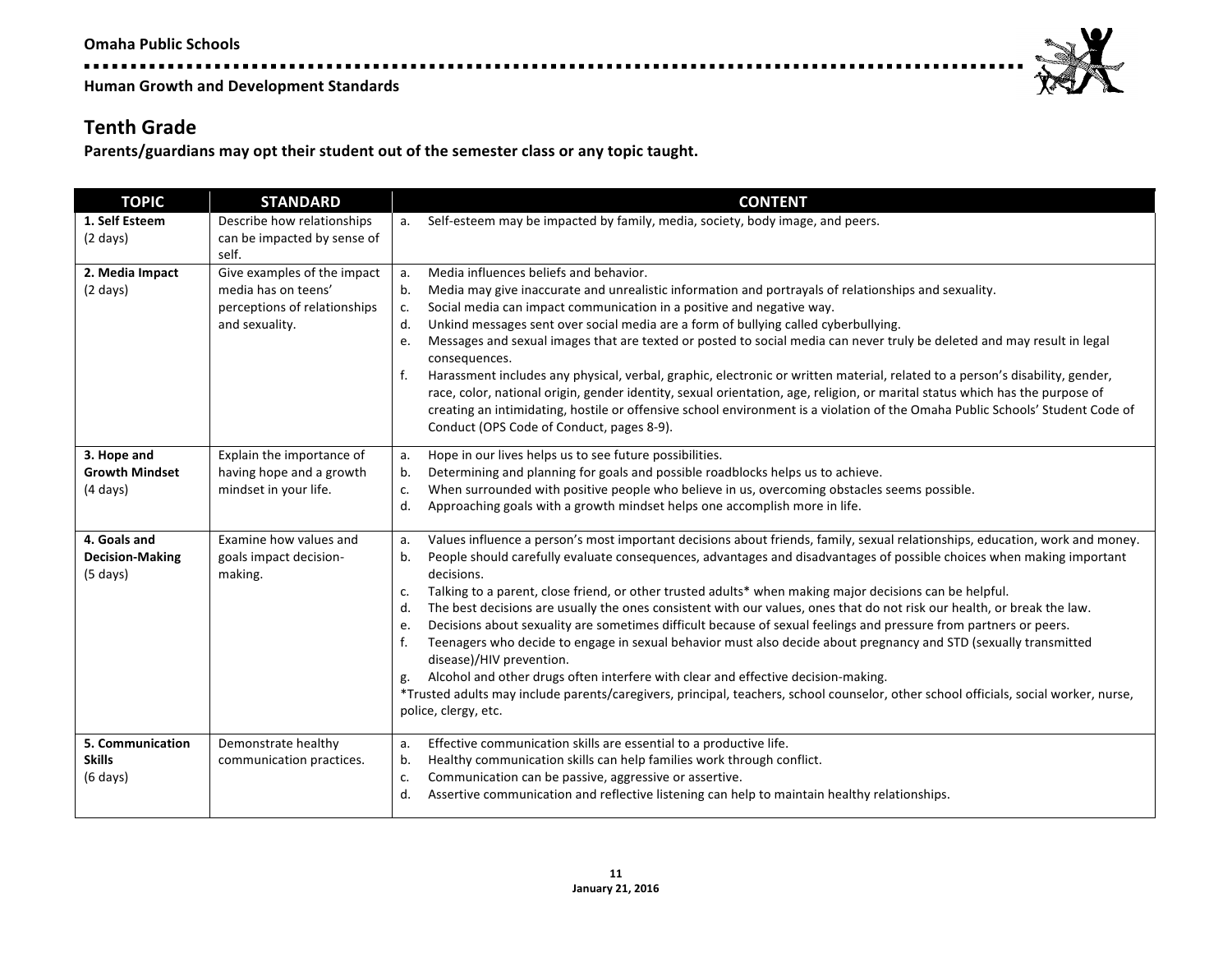.....................

**Human Growth and Development Standards** 

#### **Tenth Grade**

Parents/guardians may opt their student out of the semester class or any topic taught.

. . . . . . .

| <b>TOPIC</b>        | <b>STANDARD</b>                       | <b>CONTENT</b>                                                                                                                                                |
|---------------------|---------------------------------------|---------------------------------------------------------------------------------------------------------------------------------------------------------------|
| 6. Healthy          | Analyze relationships for healthy and | Healthy relationships include mutual respect, trust, honesty, support, separate identities, respect for boundaries and good<br>a.                             |
| Relationship<br>s   | unhealthy characteristics.            | communication.<br>Unhealthy relationships tend to be based on dishonesty, exploitation and controlling behaviors.<br>b.                                       |
| $(7 \text{ days})$  |                                       | There are many life events that impact families, and families must determine healthy ways to work through these changes.<br>c.                                |
|                     |                                       | Community resources help partners and families work through relationship problems.<br>d.                                                                      |
|                     |                                       |                                                                                                                                                               |
| 7. Sexual           | Explain the impact of sexual abuse,   | Sexual abuse is unwanted sexual activity; perpetrators may use force, make threats or take advantage of victims not able<br>a.                                |
| Abuse,              | sexual assault and domestic abuse on  | to give consent.                                                                                                                                              |
| Sexual              | the individual and family.            | b.<br>Sexual assault is forcing another person to have any type of intimate sexual contact.                                                                   |
| Assault,            |                                       | Rape refers to non-consensual sexual intercourse that is committed by physical force, threat of injury or other duress.<br>c.                                 |
| <b>Domestic</b>     |                                       | Both men and women can be raped.                                                                                                                              |
| Violence and        |                                       | Date or acquaintance rape involves sexual assault by someone known by the victim.<br>d.                                                                       |
| Sex                 |                                       | Sexual assault in the first or second degree to sexually assault any person as defined by Nebraska statutes 28-319 and 28-<br>e.                              |
| <b>Trafficking</b>  |                                       | 320 is a violation of the Omaha Public Schools' Student Code of Conduct (OPS Student Code of Conduct, pages 10-11).                                           |
| $(11 \text{ days})$ |                                       | Victims of rape or sexual assault are not at fault.<br>f.                                                                                                     |
|                     |                                       | People who have been sexually abused or assaulted may benefit from support, counseling and medical care.<br>g.                                                |
|                     |                                       | Whether or not to report sexual abuse or assault, violence or harassment is a personal decision that can be difficult for<br>h.<br>survivors to make.         |
|                     |                                       | Investigations and/or trials resulting from reported sexual abuse, assault, violence or harassment can be difficult<br>i.<br>experiences.                     |
|                     |                                       | Domestic abuse is psychological, physical and/or sexual abuse between people in an intimate relationship who are dating,<br>j.<br>living together or married. |
|                     |                                       | Abusers in domestic abuse situations often hide their abusive behaviors in the early stages of the relationship. Once the<br>k.                               |
|                     |                                       | other partner becomes dependent on the abuser, it becomes more difficult to leave the relationship.                                                           |
|                     |                                       | Abusers in domestic violence situations use verbal attacks, stalking, threatening behaviors and bodily harm to intimidate<br>I.                               |
|                     |                                       | their partner.                                                                                                                                                |
|                     |                                       | There are trusted adults and community organizations that can help when involved in domestic or sexual abuse situations.<br>m.                                |
|                     |                                       | Human sex trafficking is the forcing, coercing or deceiving of individuals into commercial sex; including pimping,<br>n.                                      |
|                     |                                       | prostitution, pornography and other adult entertainment.                                                                                                      |
|                     |                                       | Anyone can be sex trafficked regardless of class, education, gender or age.<br>0.                                                                             |
|                     |                                       | Decisions regarding sexual activity should only be made when both partners are sober and not under the influence of<br>p.<br>drugs or alcohol.                |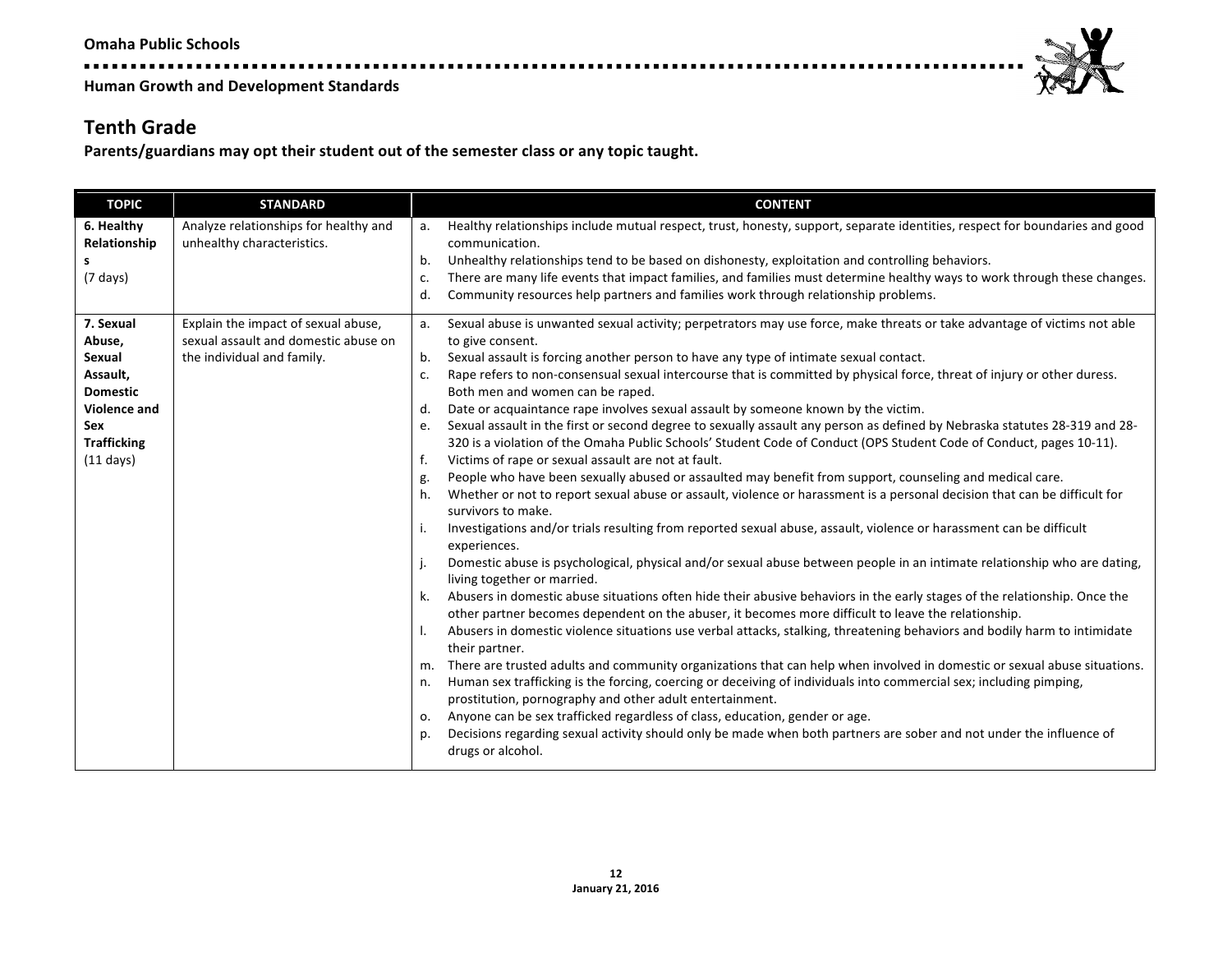### **Tenth Grade**

Parents/guardians may opt their student out of the semester class or any topic taught.

. . . . .

| <b>TOPIC</b>                                                                                                   | <b>STANDARD</b>                                                                                                          | <b>CONTENT</b>                                                                                                                                                                                                                                                                                                                                                                                                                                                                                                                                                                                                                                                                                                                                                                                                                                                                                                                                                                                  |
|----------------------------------------------------------------------------------------------------------------|--------------------------------------------------------------------------------------------------------------------------|-------------------------------------------------------------------------------------------------------------------------------------------------------------------------------------------------------------------------------------------------------------------------------------------------------------------------------------------------------------------------------------------------------------------------------------------------------------------------------------------------------------------------------------------------------------------------------------------------------------------------------------------------------------------------------------------------------------------------------------------------------------------------------------------------------------------------------------------------------------------------------------------------------------------------------------------------------------------------------------------------|
| 8. Bullying<br>$(2 \text{ days})$                                                                              | Describe ways to show<br>courtesy and respect for<br>others.                                                             | Everyone deserves to be treated fairly and with respect, even when they look, act or seem different from others.<br>If an individual is being intimidated, harassed, or harmed because of differences, including real or perceived sexual<br>b.<br>orientation or gender identity, it is important to tell a trusted adult <sup>*</sup> .<br>Harassment includes any physical, verbal, graphic, electronic or written material, related to a person's disability, gender,<br>c.<br>race, color, national origin, gender identity, sexual orientation, age, religion or marital status which has the purpose of<br>creating and intimidating, hostile or offensive school environment is a violation of the Omaha Public Schools' Student Code<br>of Conduct (OPS Student Code of Conduct, pages 8-9).<br>*Trusted adults may include parents/caregivers, principal, teachers, school counselor, other school officials, social worker, nurse,<br>police, clergy, etc.                           |
| 9. Gender Identity,<br><b>Biological Sex and</b><br><b>Sexual Orientation</b><br>(1 day)                       | Access accurate information<br>about gender identity,<br>biological sex, gender<br>expression and sexual<br>orientation. | Gender identity refers to a person's internal sense of self as male, female, both or neither.<br>a.<br>Sexual orientation refers to whom a person is physically or romantically attracted.<br>b.<br>Biological sex is the gender of a person based on genitals and chromosomes (XX females/XY males) at birth.<br>c.<br>Teens that have questions about their sexual orientation should consult parents/caregivers and trusted adults*.<br>d.<br>There are organizations that offer support or services, hotlines, and resources for young people and families who want to<br>e.<br>talk about sexual orientation and gender identity.<br>*Trusted adults may include parents/caregivers, principal, teachers, school counselor, other school officials, social worker, nurse,<br>police, clergy, etc.                                                                                                                                                                                          |
| 10. Alcohol and<br><b>Other Drug Use and</b><br>Abuse<br>$(8 \text{ days})$                                    | Explain the impact of alcohol<br>or other drug use and abuse<br>by minors.                                               | Tobacco or chemical nicotine use or distribution while in the school building or grounds is a violation of the Omaha Public<br>а.<br>Schools' Student Code of Conduct (OPS Student Code of Conduct, pages 6-7).<br>Use and possession of drugs, alcoholic beverages, controlled or imitation controlled substances or other mood-altering<br>b.<br>chemicals is a violation of the Omaha Public Schools' Student Code of Conduct (OPS Student Code of Conduct, pages 8-9).<br>Alcohol slows down the functions and reactions of the mind and body.<br>c.<br>There are consequences to our bodies when alcohol or other drugs are abused.<br>d.<br>The abuse of alcohol or other drugs can lead to reckless behaviors such as driving while intoxicated, violence and neglecting<br>e.<br>responsibilities at school, with friends or in the family.<br>f.<br>There are state laws that impact a teen when a minor is in possession or driving under the influence of alcohol or other<br>drugs. |
| 11. Environmental<br>Influences on<br><b>Alcohol and Other</b><br><b>Drug Dependency</b><br>$(7 \text{ days})$ | Describe how environment<br>and life situations influence<br>choices for alcohol and other<br>drug use or nonuse.        | Family, friends and social media influence our attitudes toward alcohol or other drug use.<br>a.<br>Genetics may contribute to a person's risk for developing alcohol or other drug addictions.<br>b.<br>Many resources are available to help alcohol or other drug dependent persons and their families.<br>c.<br>d.<br>Binge drinking (consuming large amounts of alcohol over a short period of time) can lead to alcohol poisoning.                                                                                                                                                                                                                                                                                                                                                                                                                                                                                                                                                         |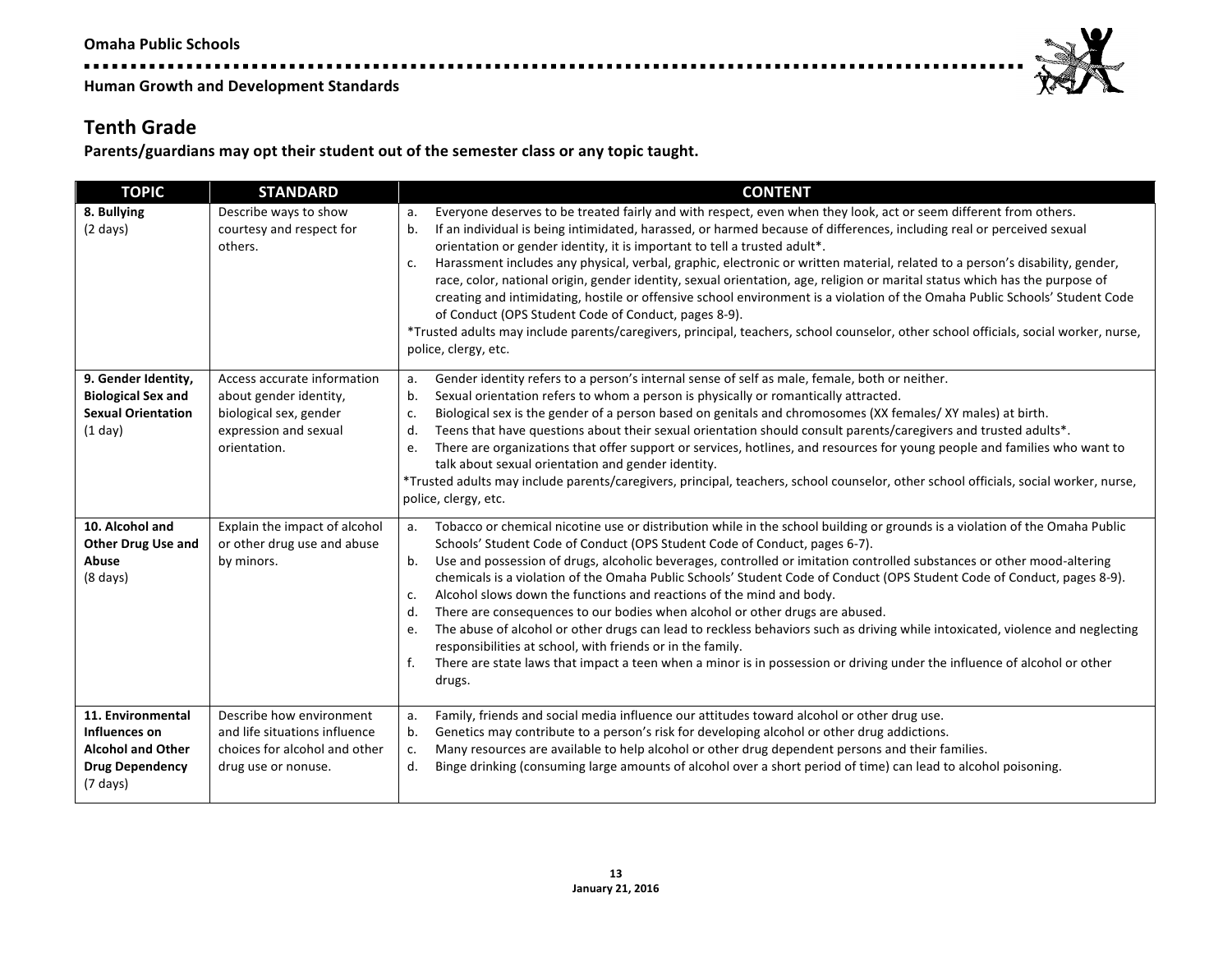. . . . . . . . . . . . . . . .



**Human Growth and Development Standards** 

#### **Tenth Grade**

Parents/guardians may opt their child out of the semester class or any topic taught.

| <b>TOPIC</b>                                                                  | <b>STANDARD</b>                                                | <b>CONTENT</b>                                                                                                                                                                                                                                                                                                                                                                                                                                                                                                                                                                                                                                                                                                                     |
|-------------------------------------------------------------------------------|----------------------------------------------------------------|------------------------------------------------------------------------------------------------------------------------------------------------------------------------------------------------------------------------------------------------------------------------------------------------------------------------------------------------------------------------------------------------------------------------------------------------------------------------------------------------------------------------------------------------------------------------------------------------------------------------------------------------------------------------------------------------------------------------------------|
| 12. Reproductive<br>System<br>$(3 \text{ days})$                              | Explain the male and female<br>reproductive systems.           | Abstinence is the most effective means of preventing pregnancy and STDs (sexually transmitted diseases).<br>а.<br>Men and women have specific cells in their bodies that enable them to reproduce.<br>b.<br>Reproduction requires an egg and sperm.<br>c.<br>Whenever vaginal intercourse occurs, it is biologically possible for a woman to become pregnant.<br>d.<br>The fetus develops during pregnancy, a 40-week cycle that ends with birth.<br>e.<br>Sperm determines the biological sex of the child.                                                                                                                                                                                                                       |
| 13. Medical<br>Check-ups<br>$(2 \text{ days})$                                | Describe the importance of<br>medical check-ups.               | After a girl is 19, she should begin monthly breast self-examinations.<br>а.<br>After puberty, a boy needs to self-examine his testicles regularly.<br>b.<br>Young women should begin regular sexual health exams and/or STD (sexually transmitted disease)/HIV testing, once sexually<br>c.<br>active.<br>Young men should begin to receive regular sexual health exams including testicular exams and/or STD/HIV testing once<br>d.<br>sexually active.<br>Individuals who suspect something is wrong with their sexual or reproductive organs, such as genital discomfort or itching, or<br>e.<br>a lump in a breast or testicle, should seek medical attention immediately.                                                    |
| 14. Sexual<br><b>Abstinence</b><br>(3 days, plus<br>reinforced<br>throughout) | Explain the benefits of<br>abstaining from sexual<br>activity. | Abstinence means voluntarily choosing not to engage in certain sexual behaviors.<br>a.<br>Abstinence is the most effective means of preventing pregnancy and STDs (sexually transmitted diseases).<br>b.<br>Some teens have had sexual intercourse and many have not.<br>c.<br>Teens that have had sexual intercourse can choose to be sexually abstinent in that same relationship or in future<br>d.<br>relationships.<br>Teens may choose to be sexually abstinent for many reasons including future plans, religious beliefs, protecting health,<br>e.<br>waiting for the right person, etc.<br>Teenagers who date need to discuss sexual limits with their partner before deciding if or when to engage in sexual activities. |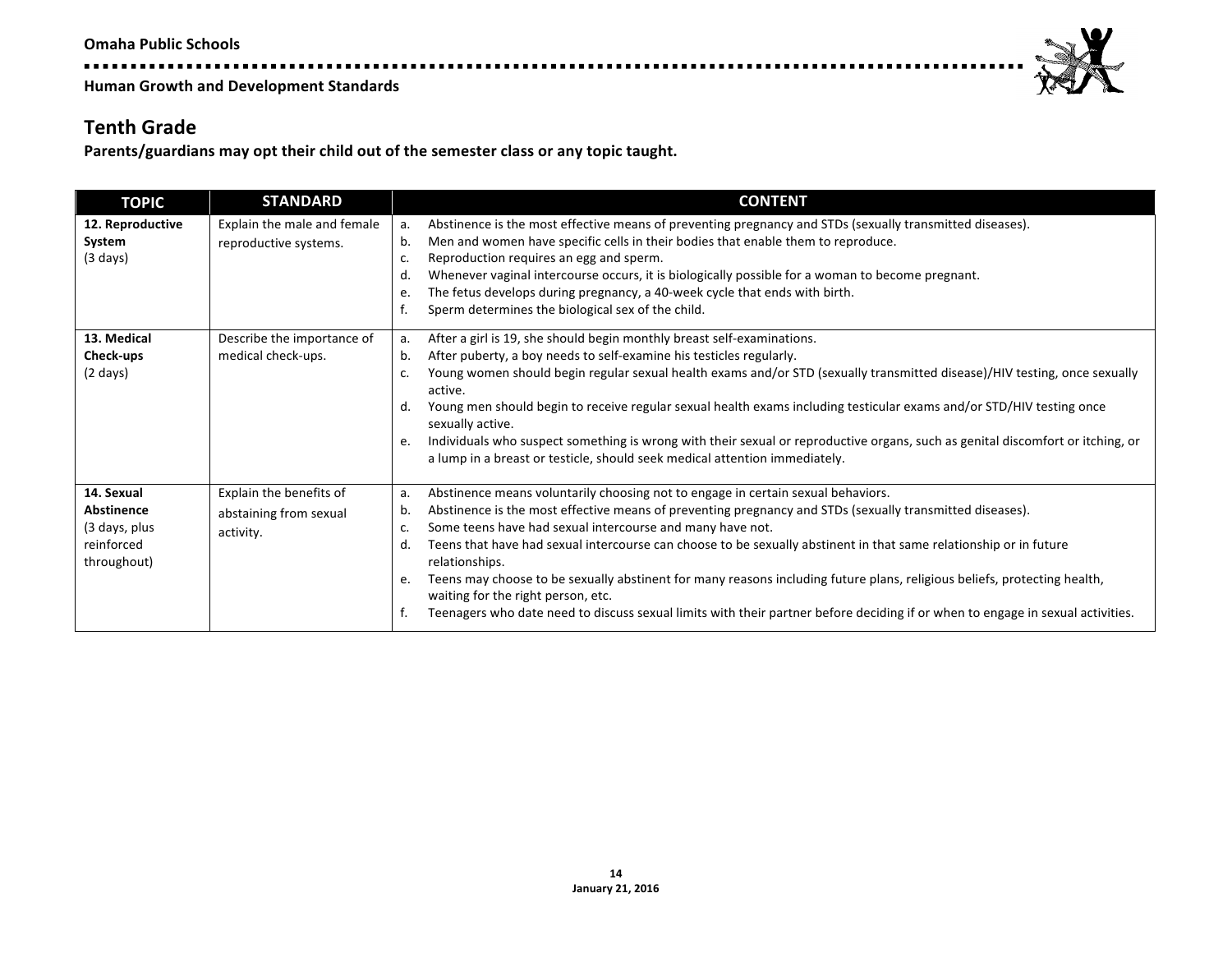. . . . . . . . . . . . . . . . . .

**Human Growth and Development Standards** 

#### **Tenth Grade**

Parents/guardians may opt their child out of the semester class or any topic taught.

| <b>TOPIC</b>                                               | <b>STANDARD</b>                                                                                          | <b>CONTENT</b>                                                                                                                                                                                                                                                                                                                                                                                                                                                                                                                                                                                                                                                                                                                                                                                                                                                                                                                                                                                                                                                                                                                                                                                                                                                                                                          |
|------------------------------------------------------------|----------------------------------------------------------------------------------------------------------|-------------------------------------------------------------------------------------------------------------------------------------------------------------------------------------------------------------------------------------------------------------------------------------------------------------------------------------------------------------------------------------------------------------------------------------------------------------------------------------------------------------------------------------------------------------------------------------------------------------------------------------------------------------------------------------------------------------------------------------------------------------------------------------------------------------------------------------------------------------------------------------------------------------------------------------------------------------------------------------------------------------------------------------------------------------------------------------------------------------------------------------------------------------------------------------------------------------------------------------------------------------------------------------------------------------------------|
| 15. Reproductive<br><b>Prevention Options</b><br>(2 weeks) | Compare family planning<br>methods for effectiveness, ease<br>of use, cost and possible side<br>effects. | Abstinence is the most effective means of preventing pregnancy.<br>a.<br>When sexually active, birth control should be consistently used with each episode of sexual intercourse.<br>b.<br>It is important to access medically accurate information about pregnancy prevention options before selecting a method of<br>c.<br>birth control.<br>Some contraceptive methods may be accessed over-the-counter, while others require a doctor's visit for a prescription or<br>d.<br>minor surgical procedure for insertion.<br>Partners should make decisions about contraception together.<br>e.<br>To ensure the prevention of pregnancy after unprotected vaginal intercourse, emergency contraception could be taken. It<br>is available over the counter from a pharmacist or health care provider and has no age restrictions for purchasing or use.<br>Emergency contraception is not recommended as a primary method of birth control.<br>g.<br>When faced with an unintended pregnancy, students should speak with their parents/caregivers and partner. Together<br>h.<br>they should consider their options and the impact it will have on their lives. Those choices could include: carrying the<br>baby to term with one or both partners parenting, creating an adoption plan, or terminating the pregnancy. |
| 16. Teen Pregnancy<br>$(2 \text{ days})$                   | Describe life consequences<br>often faced by young families.                                             | Having children before high school graduation may cause hardships such as medical complications during birth, less<br>a.<br>educational opportunities, greater chance of single parenting and poverty.<br>Children of teen parents are more at risk for teen pregnancy, incarceration, health problems, and living in poverty, etc.<br>b.<br>Teen parents who have a strong support system, including their partner, parents/caregivers and/or peers are likely to be<br>c.<br>more successful in raising their children.                                                                                                                                                                                                                                                                                                                                                                                                                                                                                                                                                                                                                                                                                                                                                                                               |
| 17. Prenatal Care<br>$(1$ week)                            | Describe the importance of<br>prenatal care for the developing<br>fetus.                                 | Exercise, healthy foods and frequent visits to a healthcare provider are important during pregnancy.<br>а.<br>Smoking, alcohol and drug use can hurt the development of the fetus.<br>b.                                                                                                                                                                                                                                                                                                                                                                                                                                                                                                                                                                                                                                                                                                                                                                                                                                                                                                                                                                                                                                                                                                                                |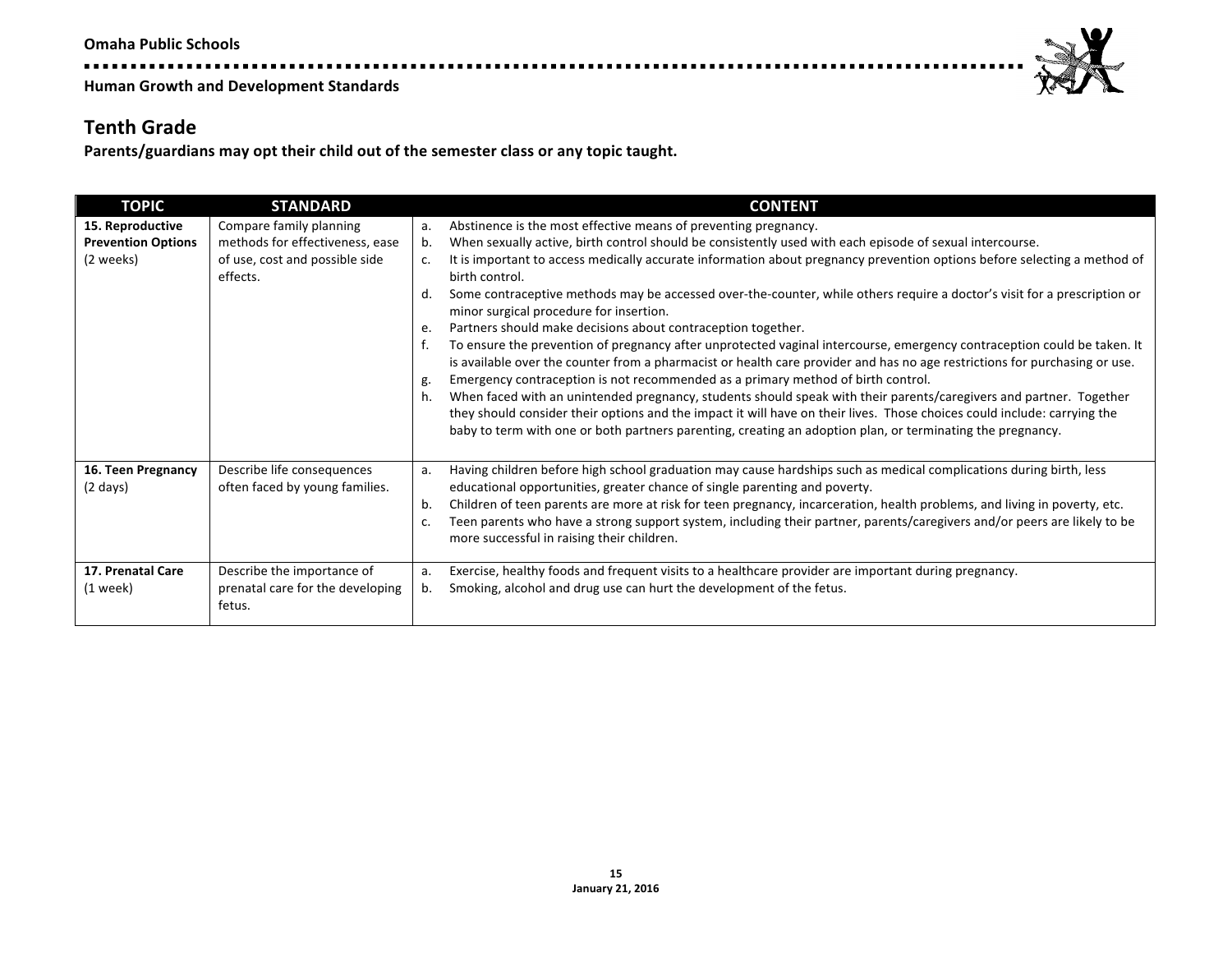---------------

**Human Growth and Development Standards** 

### **Tenth Grade**

Parents/guardians may opt their child out of the semester class or any topic taught.

| <b>TOPIC</b>                                                       | <b>STANDARD</b>                                                           | <b>CONTENT</b>                                                                                                                                                                                                                                                                                                                                                                                                                                                                                                                                                                                                                                                                                                                                                                                                                                                                                                                                                                                                                                                                                                                                                                                                                         |
|--------------------------------------------------------------------|---------------------------------------------------------------------------|----------------------------------------------------------------------------------------------------------------------------------------------------------------------------------------------------------------------------------------------------------------------------------------------------------------------------------------------------------------------------------------------------------------------------------------------------------------------------------------------------------------------------------------------------------------------------------------------------------------------------------------------------------------------------------------------------------------------------------------------------------------------------------------------------------------------------------------------------------------------------------------------------------------------------------------------------------------------------------------------------------------------------------------------------------------------------------------------------------------------------------------------------------------------------------------------------------------------------------------|
| 18. Sexually<br><b>Transmitted</b><br><b>Diseases</b><br>(2 weeks) | Explain how to prevent the<br>spread of sexually transmitted<br>diseases. | Abstinence from sexual activity is the most effective way to avoid STDs (sexually transmitted diseases).<br>а.<br>STDs are most commonly passed through oral, anal, and vaginal sex with an infected partner, but some can also be passed<br>b.<br>by sharing needles with an infected person or from mother to child during pregnancy, birth, or breastfeeding.<br>Most sexually transmitted diseases do not have visible symptoms.<br>c.<br>STDs can be transmitted even if a person does not show signs of infection.<br>d.<br>Untreated STDs can lead to serious health concerns, including infertility.<br>e.<br>The only accurate way to know if someone is infected with an STD is from a medical exam and corresponding testing.<br>Teenagers can get confidential STD testing without parental consent.<br>g.<br>Douglas County, Nebraska has one of the highest rates of Chlamydia and gonorrhea in the nation.<br>h.<br>To be properly tested and treated for an STD, the patient must communicate to the health care provider that they have<br>i.<br>concerns of a possible sexually transmitted infection.<br>Use of latex condoms or barriers can reduce the risk of, but not eliminate the chance of contracting STDs. |
| 19. Legal                                                          | Explain the current status of<br>Nebraska Law.                            | It is illegal in Nebraska to have sex with someone if there is not consent.<br>a.<br>Consent is the freely given permission to engage in physical contact without the presence of coercion or threat. Both<br>b.<br>partners must verbally give and obtain consent to engage in physical contact.<br>It is illegal in Nebraska for anyone under the age of 16 to have sex with someone 19 or older.<br>c.<br>Sexual assault is illegal.<br>d.<br>Sexual abuse is illegal.<br>e.<br>It is illegal for anyone under the age of 21 to possess or consume alcohol.<br>It is illegal for anyone under the age of 18 to possess or use tobacco products.<br>g.<br>It is illegal to use illicit drugs or use prescribed drugs belonging to others.<br>h.<br>The law in Nebraska for abortion requires a minor under the age of 18 to obtain parental consent from a biological parent<br>i.<br>or legal guardian. Minors who wish to have a physician perform an abortion without a written consent from a parent or<br>legal guardian may file a petition requesting a court order allowing the abortion without the consent of your parent or<br>guardian.                                                                                  |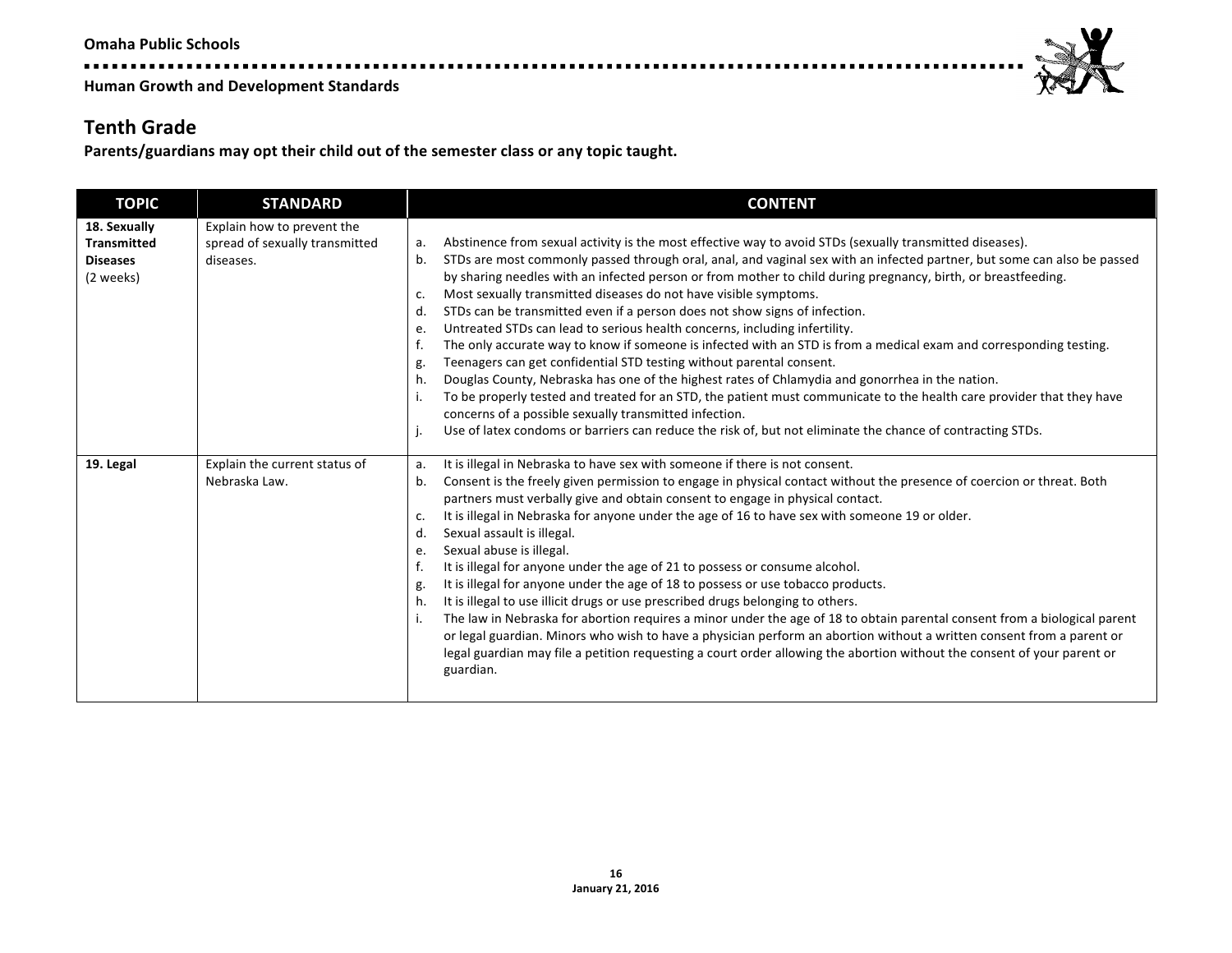

#### **Resource List for Human Growth and Development Standards January 2016**

Duckworth, A. L. (2013). The key to success? Grit. Retrieved from https://www.ted.com/talks/angela\_lee\_duckworth\_the\_key\_to\_success\_grit?language=en

- Final report on teen knowledge, perceptions and ideas to address teen pregnancy and sexually transmitted infections in Omaha, Nebraska. (2014). Retrieved from http://www.omahawomensfund.org/wp-content/uploads/Teen-Sexual-Health-Teen-Interviews-Executive-Summary.pdf
- Future of Sex Education Initiative (2012). *National sexuality education standards: Core content and skills, K-12* [a special publication of the Journal of School Health]. *Retrieved from http://www.futureofsexeducation.org/documents/josh-fose-standards-web.pdf*

Governor's task force on human trafficking. (2013). Lincoln, NE: Nebraska Crime Commission.

Healing sex-trafficking survivors in Omaha. (2014, September 2). Retrieved from http://www.ketv.com/news/healing-sextrafficking-survivors-in-omaha/27844216

- Helping students solve problems: The "SODAS" method. (n.d.). Retrieved from https://pki.nebraska.edu/studentinfo/simp/mentoring\_guide/SODAS%20Text.pdf
- Kociaw, J. G., Greytak, E. A., Palmer, N., & Boesen, M. J. (2014). *The 2013 national school climate survey: The experiences of lesbian, gay, bisexual and transgender youth in our nation's schools*. New York, NY: Glesen.
- Lopez, S. J. (2013). *Making hope happen: Create the future you want for yourself and others*. New York, NY: Atria.

Nebraska Domestic Violence Sexual Assault Coalition. (n.d.). Step up speak out. Retrieved from http://www.stepupspeakout.org/

Nebraska Family Alliance. (n.d.). Human trafficking in Nebraska and the U.S. Retrieved from http://nebraskafamilyalliance.org/the-issues/human-trafficking/human-trafficking-innebraska/

Omaha Public Schools Research Division. (n.d.). *Human growth and development feedback, community forum and online input, parent and community, fall 2015. Unpublished manuscript.* 

Omaha Public Schools Research Division. (2015, April). Human growth and development curriculum review: Results of a phone survey regarding parents' perceptions of the human growth and development curriculum at the Omaha public schools. Unpublished manuscript.

Omaha Public Schools. (2015-16). *Student code of conduct* [Pamphlet; PDF]. Retrieved from http://district.ops.org/Portals/0/StudentCommunityServices/ OCSFE/2015-16%20Code%20of%20Conduct.pdf

Perkins-Gough, D. (2013). The significance of grit: A conversation with Angela Lee Duckworth. *Educational Leadership*, 71, 14-20.

Portman, J. (n.d.). Nebraska minor in possession (MIP) of alcohol laws. Retrieved from http://www.criminaldefenselawyer.com/resources/criminal-defense/crime-penalties/nebraskaminor-possession-alcohol-charges-penalt